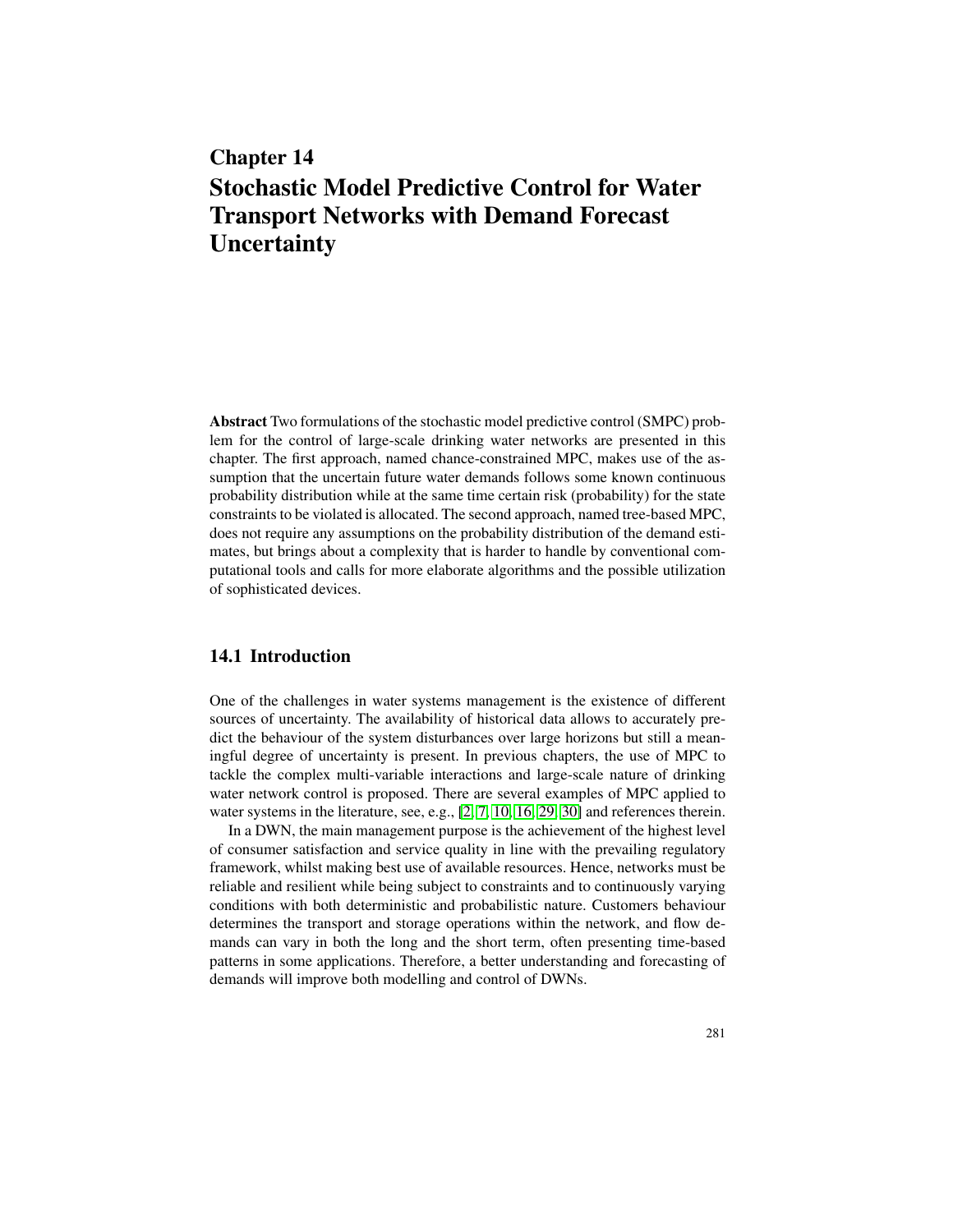While Chapters 12 and 13 deal with the uncertainty in the classical way of feedforward action, this chapter focuses on the way that uncertainty can be faced by using stochastic-based approaches. The simplest way to do this is by ignoring the explicit influence of disturbances or using their expected value as done in previous chapters. However, dealing with the demand uncertainty explicitly in the control model is expected to produce more robust control strategies. In [12], a reliabilitybased MPC was proposed to handle demand uncertainty by means of a (heuristic) safety stock allocation policy, which takes into account short-term demand predictions but without propagating uncertainty along the prediction horizon.

As discussed in [5], alternative approaches of MPC for stochastic systems are based on *min-max* MPC, *tube-based* MPC, and *stochastic* MPC. The first two consider disturbances to be unmeasured but bounded in a predefined set. The control strategies are conservative, because they consider worst-case demand deviations from their expected value, limiting the control performance. On the other hand, stochastic MPC considers a more realistic description of uncertainty, which leads to less conservative control approaches at the expense of a more complex modelling of the disturbances. The stochastic approach is a mature theory in the field of optimisation [3], but a renewed attention has been given to the stochastic programming techniques as powerful tools for control design, see, e.g., [4] and references therein.

From the wide range of stochastic MPC methods, this chapter specialises on *scenario tree-based MPC* (TB-MPC) and *chance-constrained MPC* (CC-MPC). Regarding TB-MPC, see, e.g., [24] and [17], uncertainty is addressed by considering simultaneously a set of possible disturbance scenarios modelled as a rooted tree, which branches along the prediction horizon.

On the other hand, CC-MPC [28] is a stochastic control strategy that describes robustness in terms of probabilistic (chance) constraints, which require that the probability of violation of any operational requirement or physical constraint is below a prescribed value, representing the notion of reliability or risk of the system. By setting this value properly, the operator/user can trade conservatism against performance. Relevant works that address the CC-MPC approach in water systems can be found in [8, 22] and references therein. Therefore, this chapter is focused on the design and assessment of CC-MPC and TB-MPC controllers for the operational management of transport water networks, which may be described using only flow equations, discussing their advantages and weakness in the sense of applicability and performance. The particular case study is related to the Barcelona DWN described in [19] and presented in Chapter 2.

#### 14.2 Problem formulation

Consider the MPC problem associated to the flow control problem in a DWN (see [20]). In general, a DWN consists in a set of water storage (dynamic) nodes, pipe junction (static) nodes, source nodes and sink nodes, which are interconnected in such a way that the water can be transported from source nodes to sink nodes when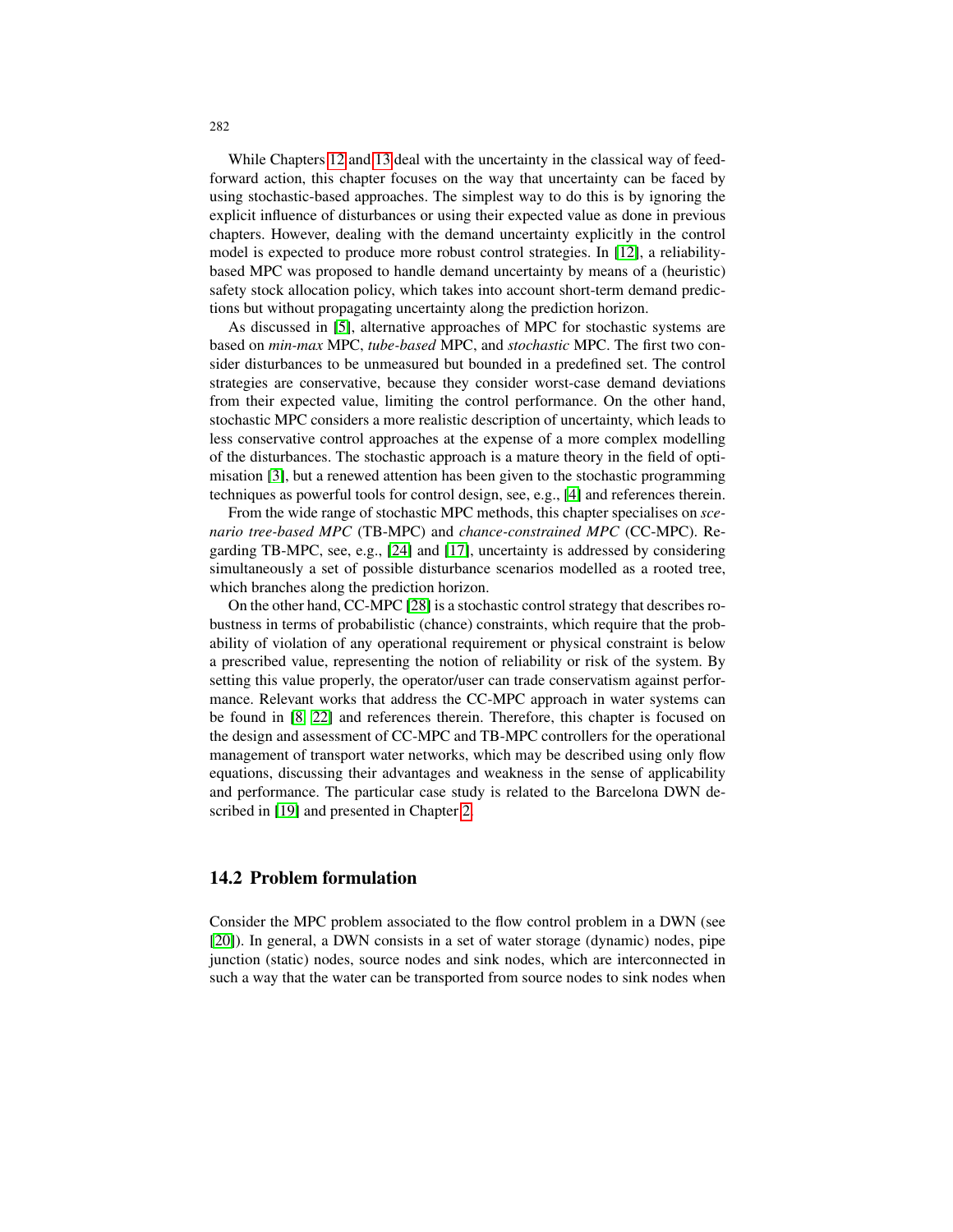demanded. In order to derive a control-oriented model, define the state vector  $\mathbf{x} \in \mathbb{R}$  $\mathbb{R}_x^n$  to represent the storage at dynamic nodes. Similarly, define the vector  $u \in \mathbb{R}^m$ of controlled inputs as the collection of the flow rate through the actuators of the network, and the vector  $d \in \mathbb{R}^p$  of uncontrolled inputs (demands) as the collection of flow rate required by the consumers at sink nodes. Following flow/mass balance principles, a discrete-time model based on linear difference-algebraic equations can be formulated for a given DWN as follows:

$$
\int \mathbf{x}(k+1) = \mathbf{A}\mathbf{x}(k) + \mathbf{B}\mathbf{u}(k) + \mathbf{B}_d\mathbf{d}(k),
$$
 (14.1a)

$$
0 = \mathbf{E}_u \mathbf{u}(k) + \mathbf{E}_d \mathbf{d}(k),\tag{14.1b}
$$

where  $k \in \mathbb{Z}_+$  is the current time instant and **A**, **B**, **B**<sub>*d*</sub>, **E**<sub>*u*</sub> and **E**<sub>*d*</sub> are matrices of compatible dimensions dictated by the network topology. Specifically, (14.1a) represents the balance at dynamic nodes while (14.1b) represents the balance at static nodes. The system is subject to state and input constraints considered here in the form of convex polyhedra defined as

$$
\mathbf{x}(k) \in \mathcal{X} \coloneqq \{ \mathbf{x} \in \mathbb{R}^{n_x} \mid \mathbf{Gx} \leq \mathbf{g} \},\tag{14.2a}
$$

$$
\mathbf{u}(k) \in \mathcal{U} \coloneqq \{ \mathbf{u} \in \mathbb{R}^{n_u} \mid \mathbf{H}\mathbf{u} \le \mathbf{h} \},\tag{14.2b}
$$

for all *k*, where  $\mathbf{G} \in \mathbb{R}^{r_x \times n_x}$ ,  $\mathbf{g} \in \mathbb{R}^{r_x}$ ,  $\mathbf{H} \in \mathbb{R}^{r_u \times n_u}$ ,  $\mathbf{h} \in \mathbb{R}^{r_u}$  are matrices/vectors collecting the system constraints, being  $r_x \in \mathbb{Z}_+$  and  $r_u \in \mathbb{Z}_+$  the number of state and input constraints, respectively.

Regarding the operation of the generalised flow-based networks, the following assumptions are considered in this chapter.

**Assumption 1** *The pair*  $(A, B)$  *is controllable and*  $(14.1b)$  *is reachable*<sup>6</sup>, *i.e.*,  $m \le n_u$ *with* rank $(E_u) = m$ .

Assumption 2 *The states in* x *and the demands in* d *are measured at any time instant*  $k \in \mathbb{Z}_+$ *. Future demands*  $d(k+i)$  *are unknown for all*  $i \in \mathbb{Z}_+$  *but forecasted information of their first two moments (i.e., expected value and variance) is avail*able for a given prediction horizon  $H_p \in \mathbb{Z}_{\geq 1}.$ 

**Assumption 3** *The realisation of demands at any time instant*  $k \in \mathbb{Z}_+$  *can be decomposed as*

$$
\mathbf{d}(k) = \mathbf{\bar{d}}(k) + \mathbf{e}(k),\tag{14.3}
$$

 $\vec{d}(k) \in \mathbb{R}^{n_d}$  is the vector of expected disturbances, and  $e(k) \in \mathbb{R}^{n_d}$  is the vec*tor of forecasting errors with non-stationary uncertainty and a known (or approximated) quasi-concave probability distribution* D(0,Σ(*e*(*j*) (*k*))*. The stochastic nature*  $of$  each  $j$ -th row of  $\mathbf{d}(k)$  is described by  $\mathbf{d}_{(j)}(k) \sim \mathcal{D}_i(\mathbf{\bar{d}}_{(j)}(k), \Sigma(\mathbf{e}_{(j)}(k)),$  where  $\mathbf{\bar{d}}_{(j)}(k)$ denotes its mean, and  $\Sigma(\mathbf{e}_{(j)}(k))$  its variance.

<sup>&</sup>lt;sup>6</sup> If  $m < n_u$ , then multiple solutions exist, so **u** should be selected by means of an optimisation problem. Equation (14.1b) implies the possible existence of uncontrollable flows d at the junction nodes. Therefore, a subset of the control inputs will be restricted by the domain of some flow demands.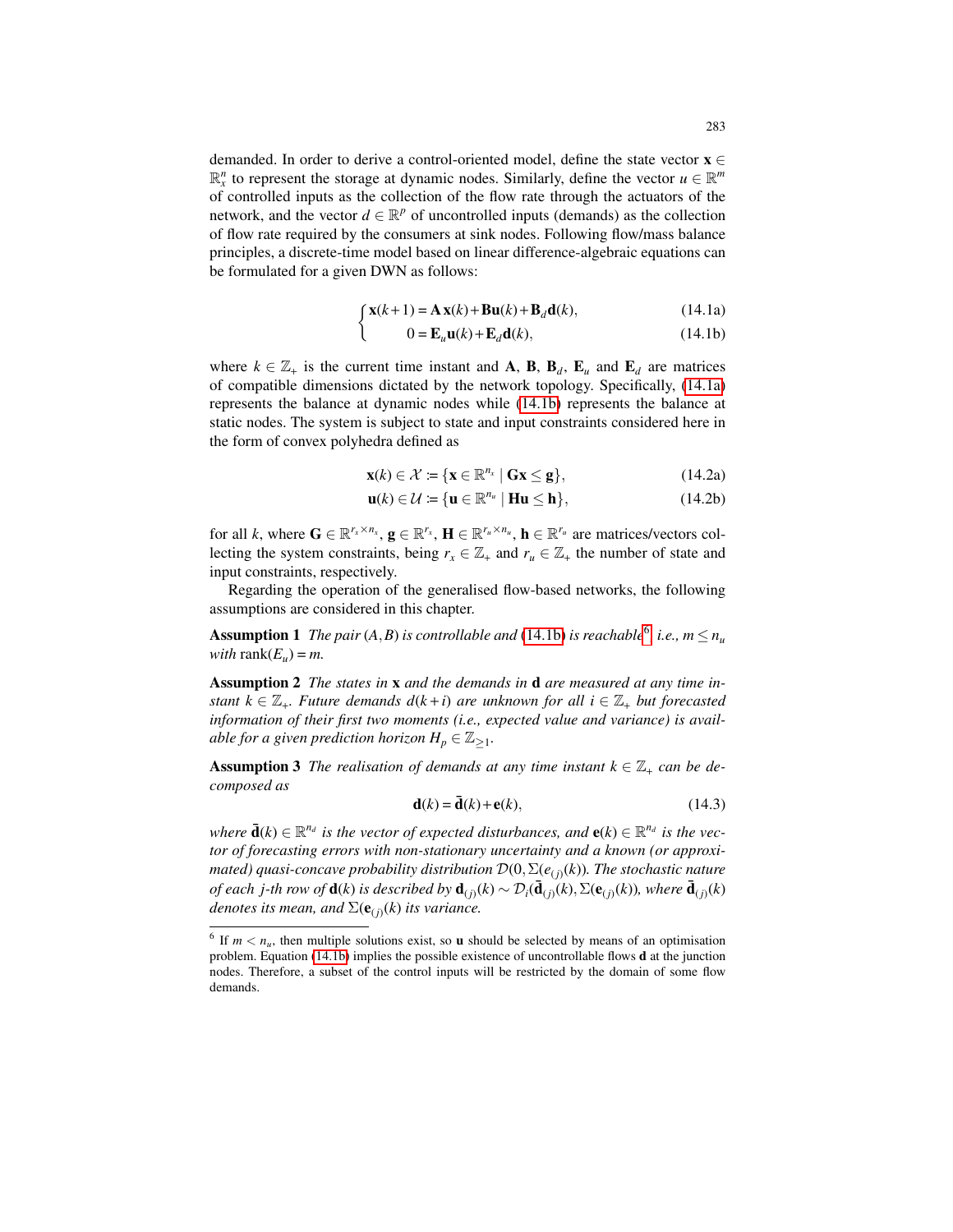Notice in (14.1b) that a subset of controlled flows are directly related with a subset of uncontrolled flows. Hence, it is clear that **u** does not take values in  $\mathbb{R}^{n_u}$  but in a linear variety. This latter observation, in addition to Assumptions 1 and 2, can be exploited to develop an affine parametrisation of control variables in terms of a minimum set of disturbances as shown in [12, Appendix A], mapping control problems to an input space with a smaller decision vector and with less computational burden due to the elimination of the equality constraints. Thus, the system (14.1) can be rewritten as

$$
\mathbf{x}(k+1) = \mathbf{A}\mathbf{x}(k) + \mathbf{\tilde{B}}\mathbf{\tilde{u}}(k) + \mathbf{\tilde{B}}_d\mathbf{d}(k),
$$
 (14.4)

and the input constraint (14.2b) replaced with a time-varying restricted set defined as

$$
\tilde{\mathcal{U}}(k) \coloneqq \{ \tilde{\mathbf{u}} \in \mathbb{R}^{n_u - m} \, | \, \mathbf{H} \tilde{\mathbf{P}} \tilde{\mathbf{M}}_1 \tilde{\mathbf{u}} \leq \mathbf{h} - \mathbf{H} \tilde{\mathbf{P}} \tilde{\mathbf{M}}_2 \mathbf{d}(k) \}. \tag{14.5}
$$

The control goal is considered here as to minimise a convex (possibly multiobjective) stage cost  $J(k, \mathbf{x}, \tilde{\mathbf{u}}) : \mathbb{Z}_+ \times \mathbb{X} \times \tilde{U}(k) \to \mathbb{R}_+$ , which might bear any functional relationship to the economics of the system operation. Let  $\mathbf{x}(k) \in \mathcal{X}$  be the current state and let  $\mathbf{d}(k)$  be the disturbances. The sequence of disturbances should be known over the considered prediction horizon  $H_p$ . The first element of this sequence is measured, while the rest of the elements are estimates of future disturbances computed by an exogenous forecasting system and available at each time instant  $k \in \mathbb{Z}_+$ . Hence, the MPC controller design is based on the solution of the following finite horizon optimisation problem (FHOP):

$$
\min_{\tilde{\mathbf{u}}(k)=\{\tilde{u}(k+i|k)\}_{i\in\mathbb{Z}_{[0,H_{p}-1]}}}\sum_{i=0}^{H_{p}-1}J(k+i,x(k+i|k),\tilde{u}(k+i|k)),
$$
\n(14.6a)

subject to:

$$
\mathbf{x}(k+i+1|k) = \mathbf{A}\mathbf{x}(k+i|k) + \tilde{\mathbf{B}}\tilde{\mathbf{u}}(k+i|k) + \tilde{\mathbf{B}}_d\mathbf{d}(k+i), \quad \forall i \in \mathbb{Z}_{[0,H_p-1]} \tag{14.6b}
$$

$$
\mathbf{x}(k+i|k) \in \mathcal{X}, \qquad \forall i \in \mathbb{Z}_{[1,H_p]} \tag{14.6c}
$$

$$
\tilde{\mathbf{u}}(k+i|k) \in \tilde{\mathcal{U}}(k+i), \qquad \forall i \in \mathbb{Z}_{[0,H_p-1]} \qquad (14.6d)
$$

$$
\mathbf{x}(k|k) = x(k). \tag{14.6e}
$$

Assuming that (14.6) is feasible, i.e., there exists a non-empty solution given by the optimal sequence of control inputs  $\tilde{\mathbf{u}}_k^* = {\{\tilde{u}^*(k+i|k)\}}_{i \in \mathbb{Z}_{[0,H_p-1]}},$  then the receding horizon philosophy commands to apply the control action

$$
\mathbf{u}(k) \coloneqq \tilde{\mathbf{u}}^*(k|k). \tag{14.7}
$$

and disregards the rest of the sequence of the predicted manipulated variables. At the next time instant *k*, the FHOP (14.6) is solved again using the current measurements of states and disturbances and the most recent forecast of these latter over the next future horizon.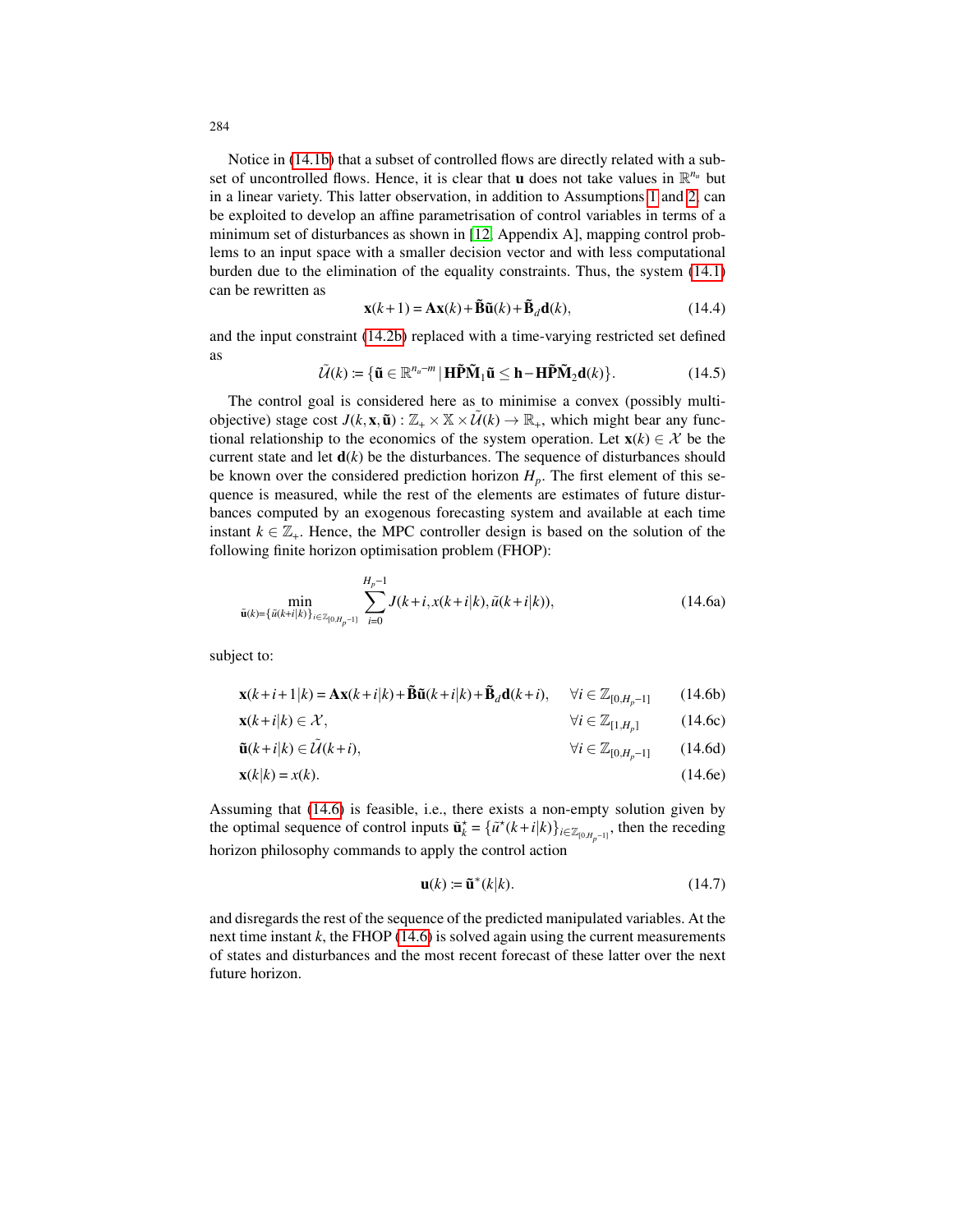Due to the stochastic nature of future disturbances, the prediction model (14.6b) involves exogenous additive uncertainty, which might cause that the compliance of state constraints for a given control input cannot be ensured. Therefore, uncertainty has to be represented in such a way that their effect on present decision making can properly be taken into account. To do so, stochastic modelling based on data analysis, probability distributions, disturbance scenarios, among others, and the use of stochastic programming may allow to establish a trade-off between robustness and performance. In the sequel, two stochastic MPC strategies are proposed for their application to network flow control.

#### 14.3 Proposed approach

This section presents and discusses the proposed approaches into this chapter: the chance-constrained MPC and the tree-based MPC.

### *14.3.1 Chance-Constrained MPC*

Since the optimal solution to (14.6) does not always imply feasibility of the real system, it is appropriate to relax the original constraints in  $(14.6c)$  with probabilistic statements in the form of the so-called *chance constraints*. In this way, state constraints are required to be satisfied with a predefined probability to manage the reliability of the system. Considering the form of the state constraint set  $X$ , there are two types of chance constraints according to the definitions below.

Definition 14.1 (Joint chance constraint). A (linear) state *joint chance constraint* is of the form

$$
\mathbb{P}[\mathbf{G}_{(j)}\mathbf{x} \le \mathbf{g}_{(j)}, \forall j \in \mathbb{Z}_{[1,r_x]}] \ge 1 - \delta_{\mathbf{x}},\tag{14.8}
$$

where  $\mathbb P$  denotes the probability operator,  $\delta_{\mathbf x} \in (0,1)$  is the *risk acceptability level* of constraint violation for the states, and  $\mathbf{G}_{(i)}$  and  $\mathbf{g}_{(i)}$  denote the *j*-th row of **G** and g, respectively. This requires that all rows *j* have to be jointly fulfilled with the probability  $1 - \delta_{\mathbf{x}}$ .

Definition 14.2 (Individual chance constraint). A (linear) state *individual chance constraint* is of the form

$$
\mathbb{P}[\mathbf{G}_{(j)}\mathbf{x} \le \mathbf{g}_{(j)}] \ge 1 - \delta_{\mathbf{x},j}, \quad \forall j \in \mathbb{Z}_{[1,r_x]},
$$
\n(14.9)

which requires that each *j*-th row of the inequality has to be fulfilled individually with the respective probability  $1 - \delta_{\mathbf{x},j}$ , where  $\delta_{\mathbf{x},j} \in (0,1)$ .

Both forms of constraints are useful to measure risks, hence, their selection depends on the application. All chance-constrained models require prior knowledge of the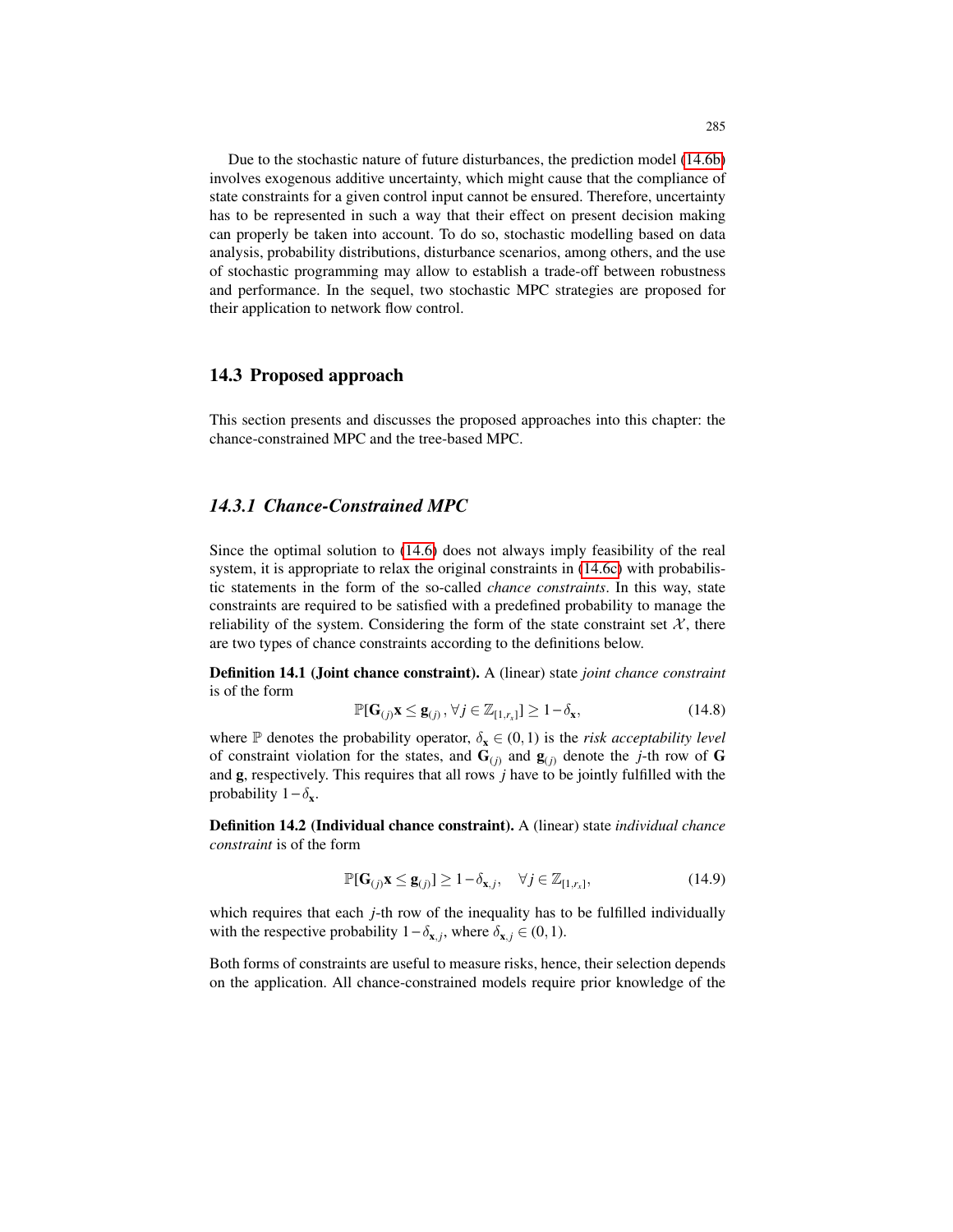acceptable risk  $\delta_x$  associated with the constraints. A lower risk acceptability implies a harder constraint. This chapter is concerned with the use of joint chance constraints since they can express better the management of the overall reliability in a DWN. In general, joint chance constraints lack from analytic expressions due to the involved multivariate probability distribution. Nevertheless, sampling-based methods, numeric integration, and convex analytic approximations exists, see e.g., [3] and references therein. Here, (14.8) is approximated following the results in [18, 23] by upper bounding the joint constraint and assuming a uniform distribution of the joint risk among a set of *individual chance constraints* that are later transformed into equivalent deterministic constraints under Assumption 4.

Assumption 4 *Each demand in*  $\mathbf{d} \in \mathbb{R}^{n_d}$  follows a log-concave univariate distribu*tion, which stochastic description is known.*

Given the dynamic model in (14.4), the stochastic nature of the demand vector **d** makes the state vector  $\mathbf{x} \in \mathbb{R}^{n_x}$  to be also a stochastic variable. Then, let the cumulative distribution function of the constraint be denoted as

$$
F_{\mathbf{G}\mathbf{x}}(\mathbf{g}) \coloneqq \mathbb{P}\left[\left\{\mathbf{G}_{(1)}\mathbf{x} \leq \mathbf{g}_{(1)},\dots,\mathbf{G}_{(r_x)}\mathbf{x} \leq \mathbf{g}_{(r_x)}\right\}\right].\tag{14.10}
$$

Defining the events  $C_j \coloneqq \{ G_{(j)} \mathbf{x} \leq \mathbf{g}_{(j)} \}$  for all  $j \in \mathbb{Z}_{[1,r_x]}$ , and denoting their complements as  $C_j^c \coloneqq \left\{ \mathbf{G}_{(j)} \mathbf{x} > \mathbf{g}_{(j)} \right\}$ , then it follows that

$$
F_{\mathbf{G}\mathbf{x}}(\mathbf{g}) = \mathbb{P}\left[C_1 \cap \ldots \cap C_{r_x}\right] \tag{14.11a}
$$

$$
= \mathbb{P}\left[ (C_1^c \cup \ldots \cup C_{r_x}^c)^c \right] \tag{14.11b}
$$

$$
=1-\mathbb{P}\left[(C_1^c\cup\ldots\cup C_{r_x}^c)\right]\geq 1-\delta_{\mathbf{x}}.\tag{14.11c}
$$

Taking advantage of the *union bound*, the Boole's inequality allows to bound the probability of the second term in the left-hand side of (14.11c), stating that for a countable set of events, the probability that at least one event happens is not higher than the sum of the individual probabilities [23]. This yields

$$
\mathbb{P}\left[\bigcup_{j=1}^{r_x} C_j^c\right] \le \sum_{j=1}^{r_x} \mathbb{P}\left[C_j^c\right]. \tag{14.12}
$$

Applying (14.12) to the inequality in (14.11c), it follows that

$$
\sum_{j=1}^{r_x} \mathbb{P}\left[C_j^c\right] \le \delta_x \Leftrightarrow \sum_{j=1}^{r_x} \left(1 - \mathbb{P}\left[C_j\right]\right) \le \delta_x. \tag{14.13}
$$

At this point, a set of constraints arise from previous result as sufficient conditions to enforce the joint chance constraint (14.8), by allocating the joint risk  $\delta_x$  in separate individual risks denoted by  $\delta_{\mathbf{x},j}, j \in \mathbb{Z}_{[1,r_x]}$ . These constraints are:

$$
\mathbb{P}\left[C_j\right] \ge 1 - \delta_{\mathbf{x},j}, \quad \forall j \in \mathbb{Z}_{[1,r_x]},\tag{14.14}
$$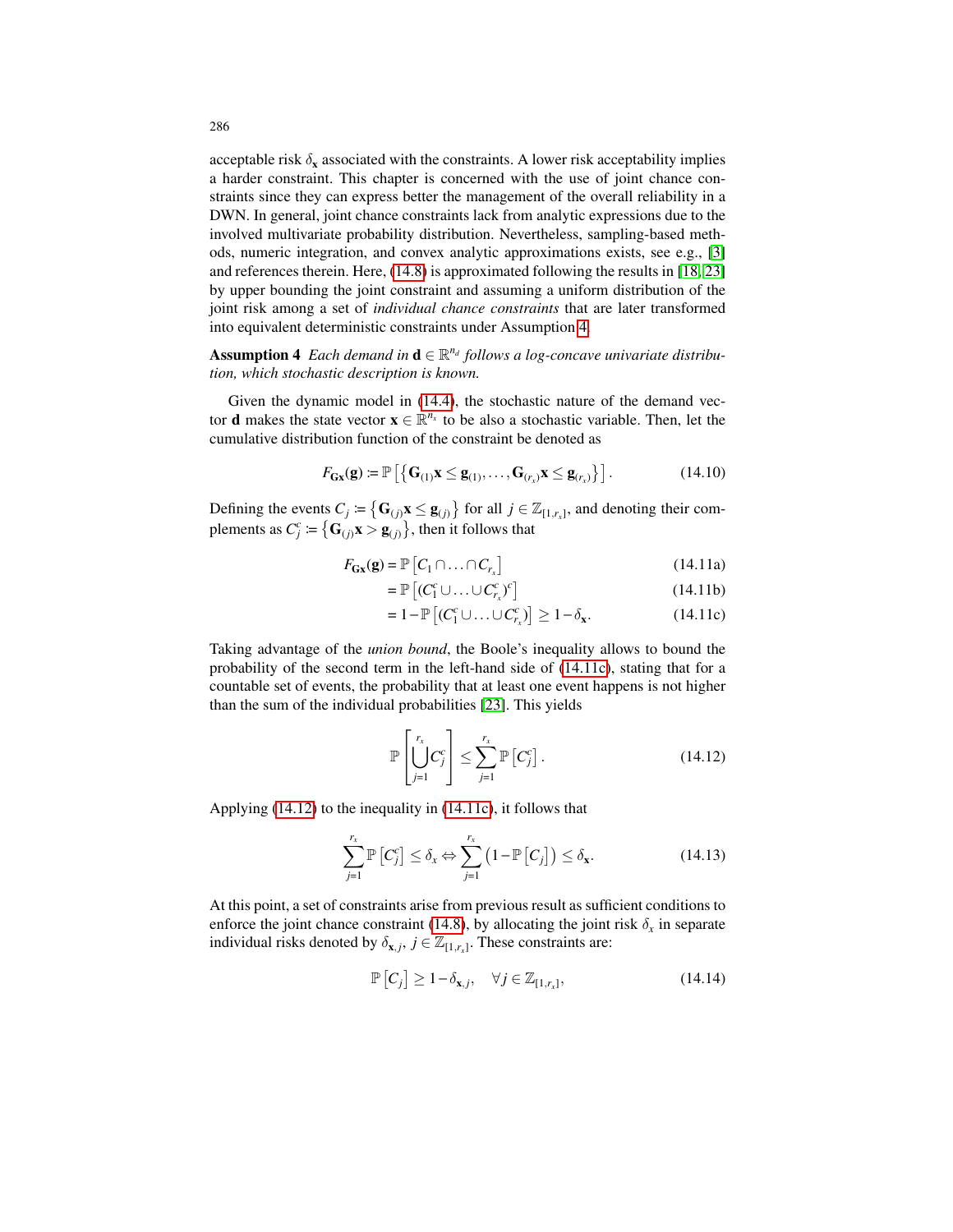$$
\sum_{j=1}^{r_x} \delta_{\mathbf{x},j} \le \delta_{\mathbf{x}},\tag{14.15}
$$

$$
0 \le \delta_{\mathbf{x},j} \le 1,\tag{14.16}
$$

where (14.14) forms the set of  $r<sub>x</sub>$  resultant individual chance constraints, which bounds the probability that each inequality of the receding horizon problem may fail; and (14.15) and (14.16) are conditions imposed to bound the new single risks in such a way that the joint risk bound is not violated. Any solution that satisfies the above constraints, is guaranteed to satisfy (14.8). As done in [18], assigning, e.g., a fixed and equal value of risk to each individual constraint, i.e.,  $\delta_{\mathbf{x},j} = \delta_{\mathbf{x}}/r_x$  for all  $j \in \mathbb{Z}_{[1,r_x]}$ , then (14.15) and (14.16) are satisfied.

*Remark 14.1.* The single risks  $\delta_{\mathbf{x},j}, j \in \mathbb{Z}_{[1,r_x]}$ , might be considered as new decision variables to be optimised, see e.g., [21]. This should improve the performance but at the cost of more computational burden due to the greater complexity and dimensionality of the optimisation task. Therefore, as generalised flow-based networks are often large-scale systems, the uniform risk allocation policy is adopted to avoid overloading of the optimisation problem.  $\Diamond$ 

After decomposing the joint constraints into a set of individual constraints, the *deterministic equivalent* of each separate constraint may be used given that the probabilistic statements are not suitable for algebraic solution. Such deterministic equivalents might be obtained following the results in [6]. Assuming a known (or approximated) quasi-concave probabilistic distribution function for the effect of the stochastic disturbance in the dynamic model (14.4), it follows that

$$
\mathbb{P}\left[\mathbf{G}_{(j)}\mathbf{x}(k+1)\leq\mathbf{g}_{(j)}\right] \geq 1-\delta_{\mathbf{x},j} \Leftrightarrow F_{\mathbf{G}_{(j)}\tilde{\mathbf{B}}_d\mathbf{d}(k)}(\mathbf{g}_{(j)}-\mathbf{G}_{(j)}(\mathbf{A}\mathbf{x}(k)+\tilde{\mathbf{B}}\tilde{\mathbf{u}}(k))\geq 1-\delta_{\mathbf{x},j} \Leftrightarrow \mathbf{G}_{(j)}(\mathbf{A}\mathbf{x}(k)+\tilde{\mathbf{B}}\tilde{\mathbf{u}}(k)\leq\mathbf{g}_{(j)}-F_{\mathbf{G}_{(j)}\tilde{\mathbf{B}}_d\mathbf{d}(k)}^{-1}(1-\delta_{\mathbf{x},j}),
$$
(14.17)

for all  $j \in \mathbb{Z}_{[1,r_x]}$ , where  $F_{\mathbf{G}_{(j)}\mathbf{\tilde{B}}_d\mathbf{d}(k)}(\cdot)$  and  $F_{\mathbf{G}_{(j)}\mathbf{\tilde{B}}_d\mathbf{d}(k)}^{-1}(\cdot)$  are the cumulative distribution and the left-quantile function of  $\mathbf{G}_{(j)}\mathbf{\tilde{B}}_d\mathbf{d}(k)$ , respectively. Hence, the original state constraint set  $X$  is contracted by the effect of the  $r<sub>x</sub>$  deterministic equivalents in (14.17) and replaced by the stochastic feasibility set given by

$$
\mathcal{X}_{s,k} := \{ \mathbf{x}(k) \in \mathbb{R}^{n_x} \mid \exists \widetilde{\mathbf{u}}(k) \in \overline{\mathcal{U}}(k), \text{ such that}
$$
  

$$
\mathbf{G}_{(j)}(\mathbf{A}\mathbf{x}(k) + \widetilde{\mathbf{B}}\widetilde{\mathbf{u}}(k) \leq \mathbf{g}_{(j)} - F_{\mathbf{G}_{(j)}}^{-1} \widetilde{\mathbf{B}}_{d(k)}(1 - \delta_{\mathbf{x},j}), \forall j \in \mathbb{Z}_{[1,r_x]}\},
$$

for all  $k \in \mathbb{Z}_+$ . From convexity of  $\mathbf{G}_{(j)}\mathbf{x}(k+1) \le \mathbf{g}_{(j)}$  and Assumption 4, it follows that the set  $\mathcal{X}_{s,k}$  is convex when non-empty for all  $\delta_{\mathbf{x},j} \in (0,1)$  in most distribution functions [14]. For some particular distributions, e.g., Gaussian, convexity is retain for  $\delta_{\mathbf{x}}$ ,  $\in (0, 0.5]$ 

In this way, the reformulated predictive controller solves the following deterministic equivalent optimisation problem for the expectation  $\mathbb{E}[\cdot]$  of the cost function in (14.6a):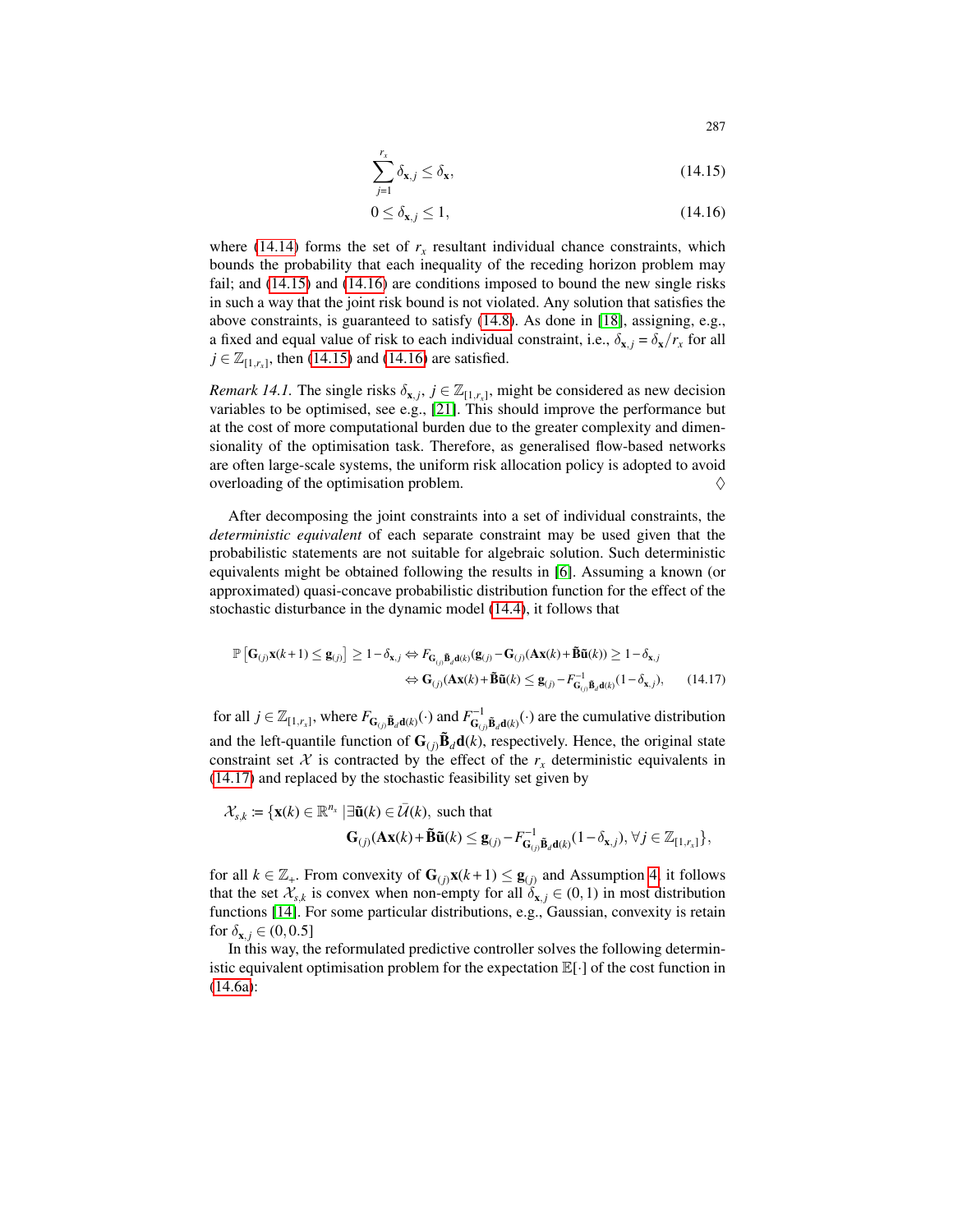$$
\min_{\tilde{\mathbf{u}}(k)} \sum_{i=0}^{H_p-1} \mathbb{E}[J(k+i, \mathbf{x}(k+i|k), \tilde{\mathbf{u}}(k+i|k))],
$$
\n(14.18a)

subject to:

$$
\mathbf{x}(k+i+1|k) = \mathbf{A}\mathbf{x}(k+i|k) + \tilde{\mathbf{B}}\tilde{\mathbf{u}}(k+i|k) + \tilde{\mathbf{B}}_d\bar{\mathbf{d}}(k+i), \forall i \in \mathbb{Z}_{[0,H_p-1]},
$$
(14.18b)  
\n
$$
\mathbf{G}_{(j)}(\mathbf{A}\mathbf{x}(k+i|k) + \tilde{\mathbf{B}}\tilde{\mathbf{u}}(k+i|k)) \le \mathbf{g}_{(j)} - z_{k,j}(\delta_{\mathbf{x}}), \qquad \forall i \in \mathbb{Z}_{[0,H_p-1]}, \forall j \in \mathbb{Z}_{[1,r_x]},
$$
(14.18c)  
\n
$$
\tilde{\mathbf{u}}(k+i|k) \in \tilde{\mathcal{U}}(k+i), \qquad \forall i \in \mathbb{Z}_{[0,H_p-1]},
$$
(14.18d)

$$
\mathbf{x}(k|k) = \mathbf{x}(k),\tag{14.18e}
$$

where  $\tilde{\mathbf{u}}_k = {\{\tilde{\mathbf{u}}(k+i|k)\}_{i \in \mathbb{Z}_{[0,H_p-1]}}}$  is the sequence of controlled flows,  $\overline{\mathbf{d}}(k+i)$ , is the expected future demands computed at time instant  $k \in \mathbb{Z}_+$  for *i*-steps ahead,  $i \in \mathbb{Z}_{[0,H_p-1]}$ ,  $n_c \in \mathbb{Z}_{\ge 1}$  is the number of total individual state constraints along the prediction horizon, i.e.,  $n_c = r_x H_p$  and  $z_{k,j}(\delta_x) = F_{G_{(j)}}^{-1} \tilde{B}_{d}(k+i) \left(1 - \frac{\delta_x}{n_c}\right)$ . Since  $n_c$  depends not only on the number of state constraints  $r_x$  but also on the value of  $H_p$ , the decomposition of the original joint chance constraint within the MPC algorithm could lead to a large number of constraints. This fact reinforces the use of a fixed risk distribution policy for generalised flow-based network control problems, in order to avoid the addition of a large number of new decision variables to be optimised.

*Remark 14.2.* It turns out that most (not all) probability distribution functions used in different applications, e.g., uniform, Gaussian, logistic, Chi-squared, Gamma, Beta, log-normal, Weibull, Dirichlet, Wishart, among others, share the property of being log-concave. Then, their corresponding quantile function can be computed off-line for a given risk acceptability level and used within the MPC convex optimisation.  $\Diamond$ 

# *14.3.2 Tree-based MPC*

The deterministic equivalent CC-MPC proposed before might be still conservative if the probabilistic distributions of the stochastic variables are not well characterised or do not lie in a log-concave form. Therefore, this section presents the TB-MPC strategy that relies on scenario-trees to approximate the original problem, dropping Assumption 4. The approach followed by the TB-MPC is based on modelling the possible scenarios of the disturbances as a rooted tree (see Figure 14.1 right). This means that all the scenarios start from the same measured disturbance value. From that point, the scenarios must remain equal until the point in which they diverge from each other, which is called a bifurcation point. Each node of the tree has a unique parent and can have many children. The total number of children at the last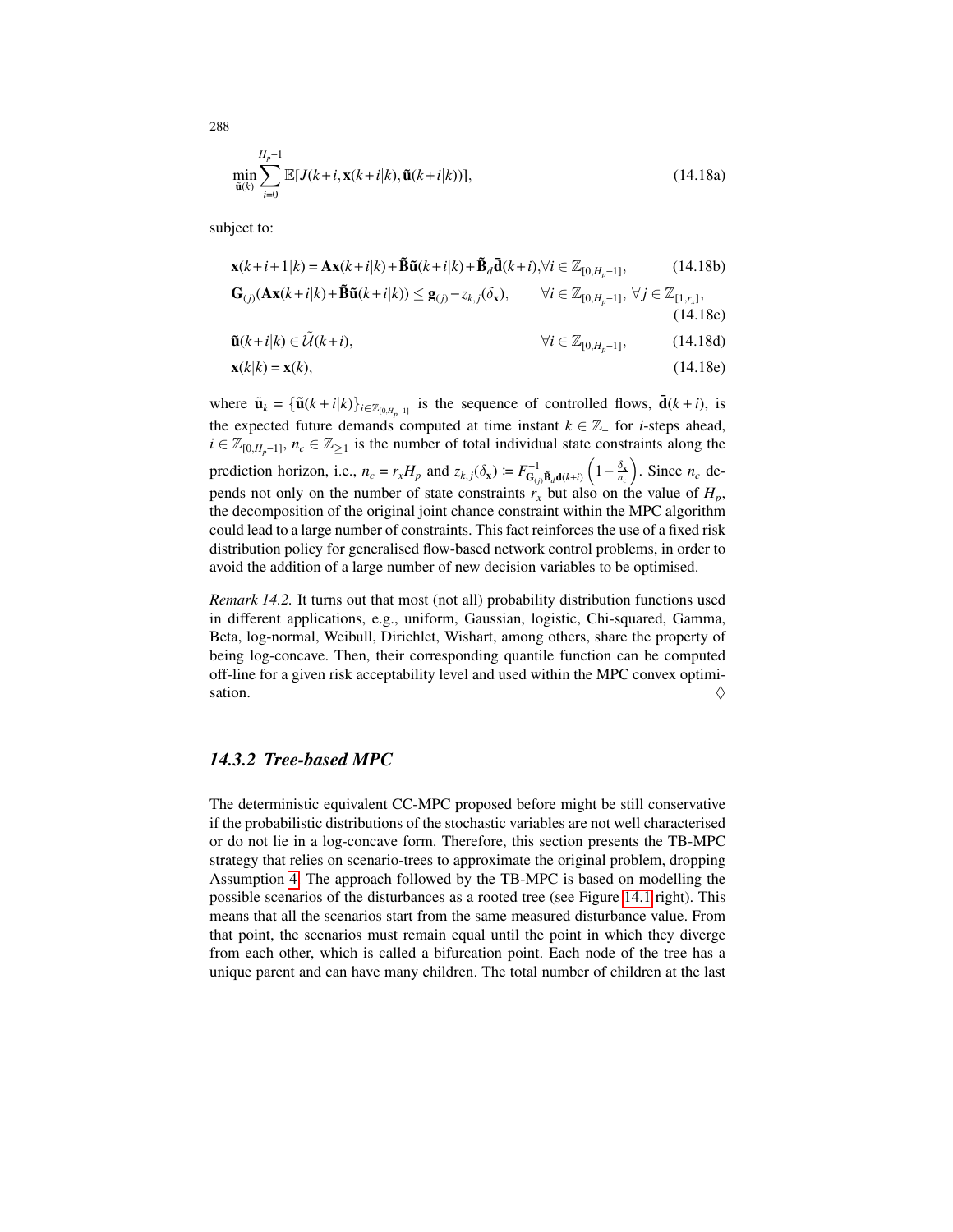

Fig. 14.1 Reduction of a disturbance fan (left) of equally probable scenarios into a rooted scenariotree (right).

stage corresponds to the total number of scenarios. The probability of a scenario is the product of probabilities of each node in that scenario.

Notice that before a bifurcation point, the evolution followed by the disturbance cannot be anticipated because different evolutions are possible. For this reason, the controller has to calculate control actions that are valid for all the scenarios in the branch. Once the bifurcation point has been reached, the uncertainty is solved and the controller can calculate specific control actions for the scenarios in each of the new branches. Hence, the outcome of TB-MPC is not a single sequence of control actions, but a tree with the same structure of that of the disturbances. As in standard MPC, only the first element of this tree is applied (the root) and the problem is repeated in a receding horizon fashion.

In generalised flow-based networks the uncertainty is generally introduced by the unpredictable behaviour of consumers. Therefore, a proper demand modelling is required to achieve an acceptable supply service level. For the case study considered in this chapter, the reader is referred to [26], where the authors presented a detailed comparison of different forecasting models. Once a model is selected, it has to be calibrated and then used to generate a large number of possible demand scenarios by Monte Carlo sampling for a given prediction horizon  $H_p \in \mathbb{Z}_{\geq 1}$ . For the CC-MPC approach, the mean demand path is used, while for the TB-MPC approach a set of scenarios is selected. The size of this set is here computed following the bound proposed in [27], which takes into account the desired risk acceptability level. A large number of scenarios might improve the robustness of the TB-MPC approach but at the cost of additional computational burden and economic performance losses. Hence, a trade-off must be achieved between performance and computational burden. To this end, a representative subset of scenarios may be chosen using scenario reduction algorithms. In this chapter, the backward reduction algorithm proposed in [13] is used to reduce a specified initial fan of  $N_s \in \mathbb{Z}_{\geq 1}$  equally probable scenarios into a rooted tree of  $N_r \ll N_s$  scenarios, where  $N_r$  is the number of considered scenarios while  $N_s$  is the total number of scenarios, see Figure 14.1.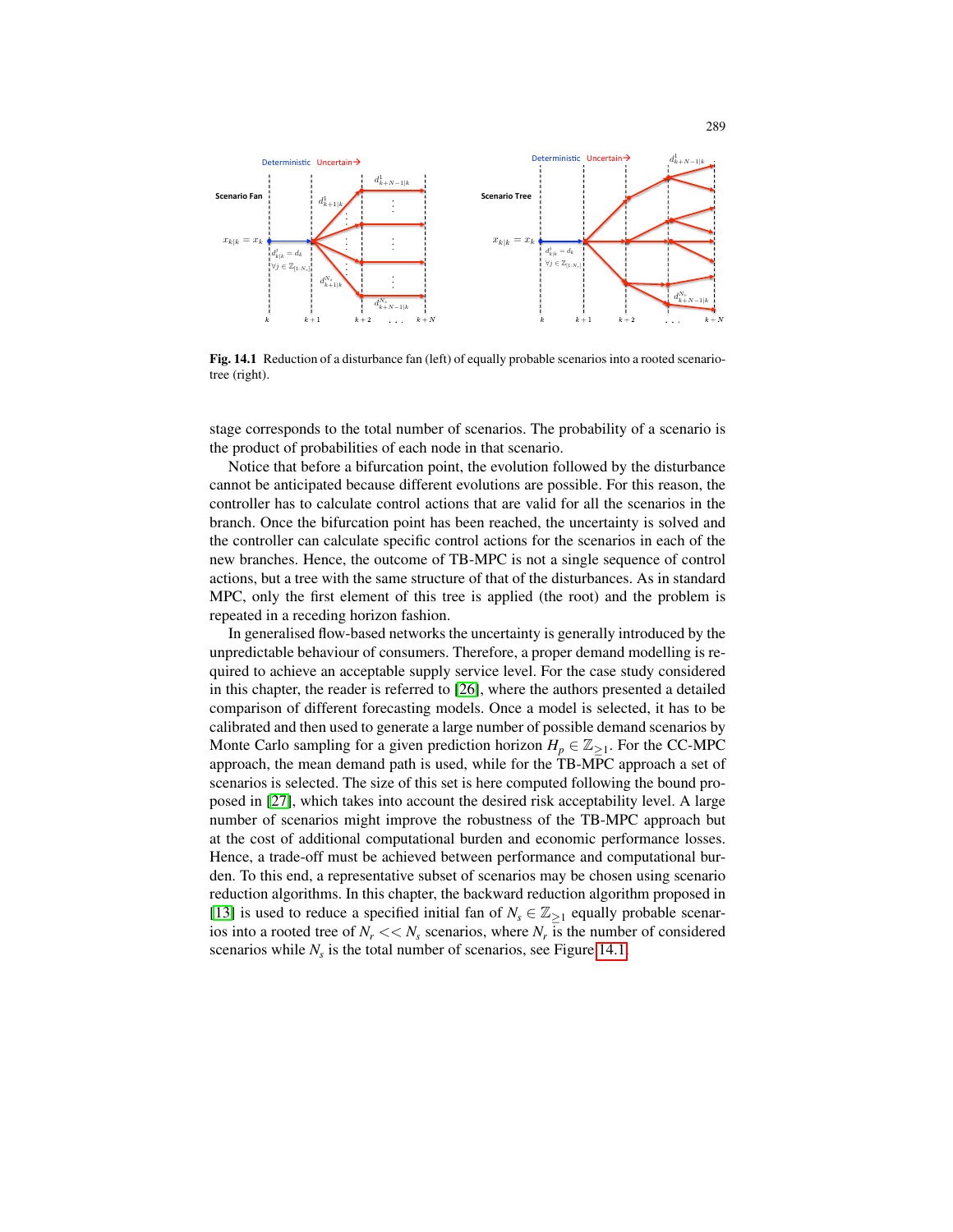The easiest way to understand the optimisation problem that has to be solved in TB-MPC is to solve as many instances of Problem  $(14.6)$  as the number  $N_r$  of considered scenarios, but formally it is a multi-stage stochastic program and solved as a big optimisation for all the scenarios. Due to the increasing uncertainty, it is necessary to include non-anticipativity constraints [25] in the MPC formulation so that the calculated input sequence is always ready to face any possible future bifurcation in the tree. More specifically, if  $\mathbf{d}_k^a = \{d^a(k|k), d^a(k+1|k), \ldots, d^a(k+N|k)\}\$ and  $\mathbf{d}_k^b = \{d^b(k|k), d^b(k+1|k), \ldots, d^b(k+N|k)\}\$  are two disturbance sequences corresponding respectively to certain forecast scenarios  $a, b \in \mathbb{Z}_{[1,N_r]}$ , then the nonanticipativity constraint  $\tilde{\mathbf{u}}^a(k+i|k) = \tilde{\mathbf{u}}^b(k+i|k)$  has to be satisfied for any  $i \in \mathbb{Z}_{[0,H_p]}$ whenever  $d^a(k+i|k) = d^b(k+i|k)$  in order to guarantee that for all  $j \in \mathbb{Z}_{[1,N_r]}$  the input sequences  $\tilde{\mathbf{u}}^j = {\tilde{u}_k^j}$  $\{f_{k+i|k}\}_{i\in\mathbb{Z}_{[0,H_p-1]}}$  form a tree with the same structure of that of the disturbances.

In this way, the TB-MPC controller has to solve the following optimisation problem at each time instant  $k \in \mathbb{Z}_+$ , accounting for the  $N_r$  demand scenarios, each with probability  $p_j \in (0, 1]$  satisfying  $\sum_{j=1}^{N_r} p_j = 1$ :

$$
\min_{\tilde{\mathbf{u}}_k^j} \sum_{j=1}^{N_r} p_j \left( \sum_{i=0}^{H_p - 1} J(k+i, \mathbf{x}(k+i|k), \tilde{\mathbf{u}}(k+i|k)) \right), \tag{14.19a}
$$

subject to:

$$
\mathbf{x}(k+i+1|k)^{j} = \mathbf{A}\mathbf{x}(k+i|k)^{j} + \tilde{\mathbf{B}}\tilde{\mathbf{u}}(k+i|k)^{j} + \tilde{\mathbf{B}}_{d}(\mathbf{d}(k+i)^{j}, \forall i \in \mathbb{Z}_{[0,H_{p}-1]}, \forall j \in \mathbb{Z}_{[1,N_{r}]},
$$
\n
$$
\mathbf{x}(k+i+1|k)^{j} \in \mathcal{X}, \qquad \forall i \in \mathbb{Z}_{[0,H_{p}-1]}, \forall j \in \mathbb{Z}_{[1,N_{r}]},
$$
\n
$$
\tilde{\mathbf{u}}(k+i|k)^{j} \in \tilde{\mathcal{U}}(k+i)^{j}, \qquad \forall i \in \mathbb{Z}_{[0,H_{p}-1]}, \forall j \in \mathbb{Z}_{[1,N_{r}]},
$$
\n
$$
\tilde{\mathbf{u}}(k+i|k)^{j} = \mathbf{x}(k), \qquad \mathbf{d}^{j}(k|k) = \mathbf{d}(k), \qquad \forall j \in \mathbb{Z}_{[1,N_{r}]},
$$
\n
$$
\tilde{\mathbf{u}}^{a}(k+i|k) = \tilde{\mathbf{u}}^{b}(k+i|k) \text{ if } \mathbf{d}^{a}(k+i|k) = d^{b}(k+i|k), \qquad \forall i \in \mathbb{Z}_{[0,H_{p}-1]}, \forall a, b \in \mathbb{Z}_{[1,N_{r}]},
$$
\n
$$
(14.196)
$$
\n
$$
(14.197)
$$

,

where  $\widetilde{\mathcal{U}}(k+i)^j \coloneqq \{ \widetilde{\mathbf{u}}^j \in \mathbb{R}^{n_u-m} \mid \mathbf{H} \widetilde{\mathbf{P}} \widetilde{\mathbf{M}}_1 \widetilde{\mathbf{u}}^j \leq \mathbf{h} - \mathbf{H} \widetilde{\mathbf{P}} \widetilde{\mathbf{M}}_2 \mathbf{d}(k+i)^j \}.$ 

*Remark 14.3.* The number of scenarios used to build the rooted tree should be determined regarding the computational capacity and the probability of risk that the manager is willing to accept.  $\Diamond$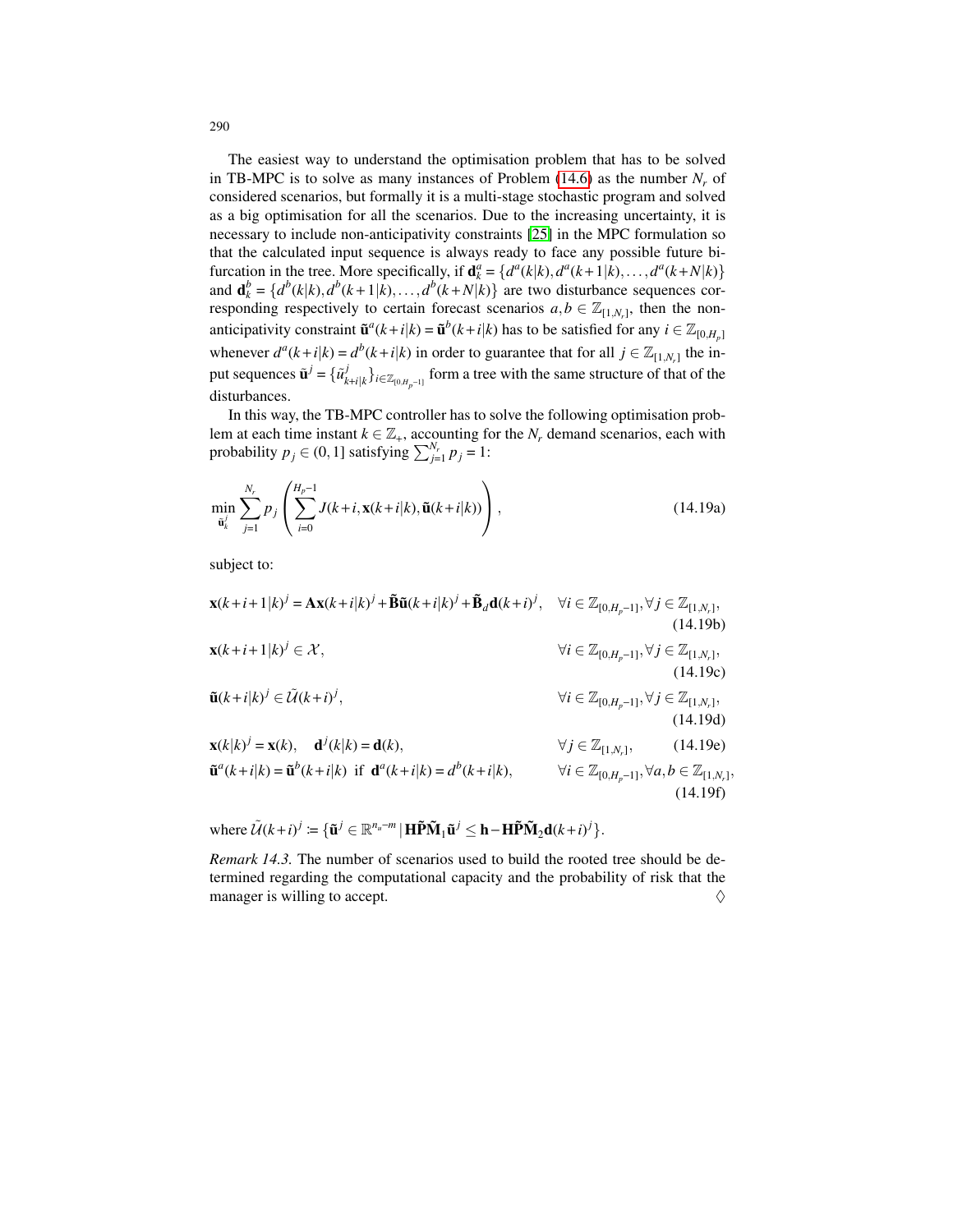#### 14.4 Numerical results

In this section, the performance of the proposed stochastic MPC approaches is assessed with a case study consisting in a large-scale real system reported in [19], specifically the Barcelona WTN already described in Section 2.3 in Chapter 2. The general role of this system is the spatial and temporal re-allocation of water resources from both superficial (i.e., rivers) and underground water sources (i.e., wells) to distribution nodes located all over the city. The directed graph of this network can be obtained from the layout shown in Figure 2.2 of Chapter 2 and its model in the form of (14.1) can be derived by setting the state  $\mathbf{x}(k) \in \mathbb{R}^{63}$  as the volume (in m<sup>3</sup>) of water stored in tanks at time instant *k*, the control input  $\mathbf{u}(k) \in \mathbb{R}^{114}$  as the flow rate through all network actuators (expressed in  $m^3/s$ ) and the measured disturbance  $\mathbf{d}(k) \in \mathbb{R}^{88}$  as the flow rate of customer demands (expressed in m<sup>3</sup>/s). This network is currently managed by Aguas de Barcelona that manages the drinking water transport and distribution in Barcelona (Spain). and it supplies potable water to the Metropolitan Area of Barcelona (Catalunya, Spain). The main control task for the managers is to economically optimise the network flows while satisfying customer demands. These demands are characterised by patterns of water usage and can be forecasted by different methods, see, e.g., [1, 26].

The operational goals in the management of the Barcelona DWN are of three kinds: *economic*, *safety*, *smoothness*, and are respectively stated as follows (see Chapter 12 for the mathematical formulation):

- 1. To provide a reliable water supply in the most economic way, minimising water production and transport costs.
- 2. To guarantee the availability of enough water in each reservoir to satisfy its underlying demand, keeping a safety stock to face uncertainties and avoid stockouts.
- 3. To operate the DWN under smooth control actions.

# *14.4.1 Performance comparison on a small-scale system*

To analyse via simulation the computational burden of each proposed controller, a small portion/subsystem of the complete network is used (see Figure 14.2 and [9] for details). The DWN is considered as a stochastic constrained system subject to deterministic hard constraints on the control inputs and linear joint chance constraints on the states. The source of uncertainty in the system is assumed to be the forecasting error of the water demands. The stochastic control problem of the DWN is stated as follows:

$$
\min_{\tilde{\mathbf{u}}_k} \sum_{i=0}^{H_p-1} \mathbb{E}\left[\lambda_1 J_E(k+i, \mathbf{x}(k+i|k), \tilde{\mathbf{u}}(k+i|k)) + \lambda_2 J_\Delta(\Delta \tilde{\mathbf{u}}(k+i|k))\right],\tag{14.20a}
$$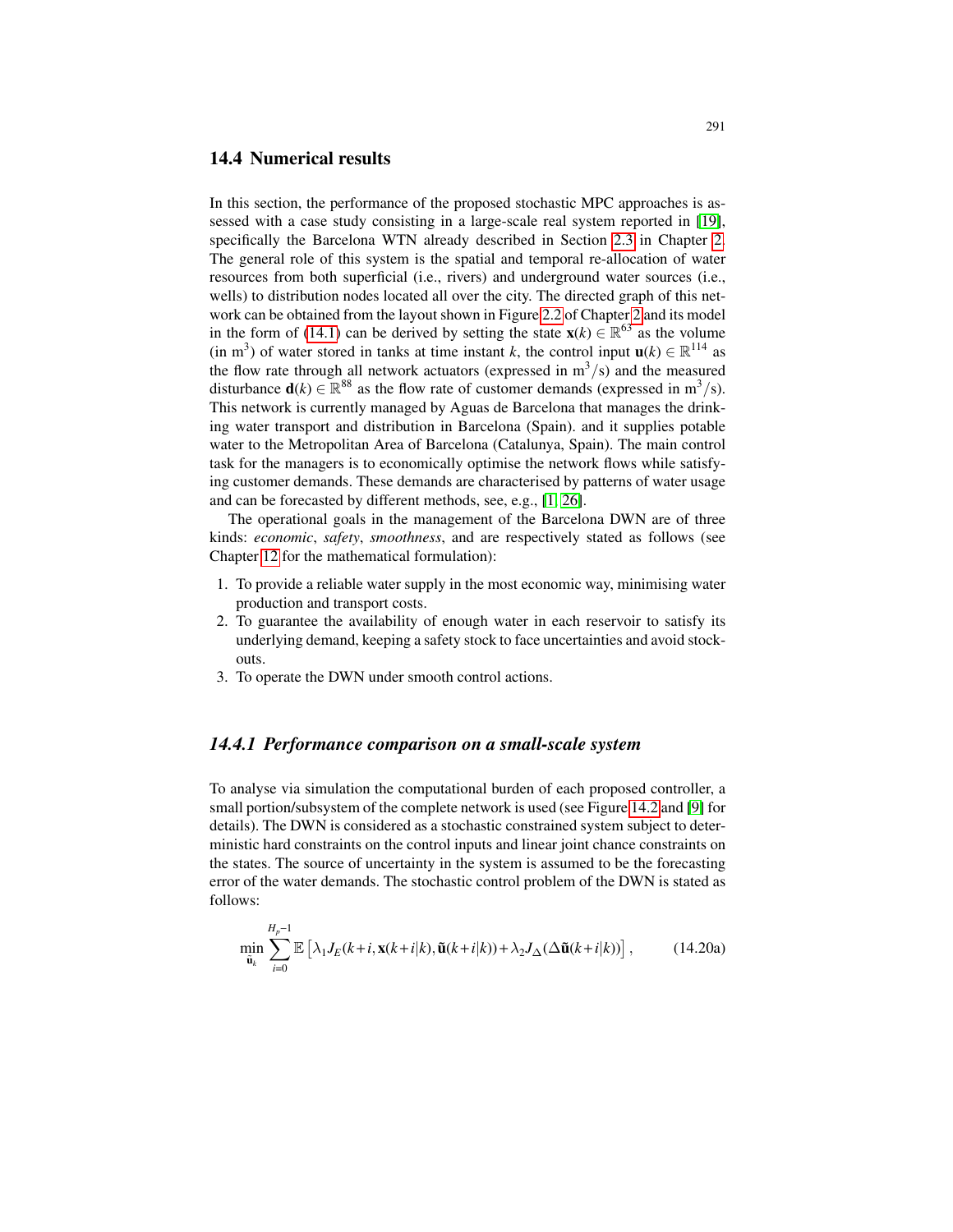

Fig. 14.2 Barcelona DWN small subsystem layout

subject to:

$$
\mathbf{x}(k+i+1|k) = \mathbf{A}\mathbf{x}(k+i|k) + \tilde{\mathbf{B}}\tilde{\mathbf{u}}(k+i|k) + \tilde{\mathbf{B}}_d\mathbf{d}(k+i|k),
$$
(14.20b)

$$
\mathbb{P}\left[\mathbf{x}(k+i+1|k) \ge \mathbf{x}^{\min}\right] \ge 1 - \frac{\delta_{\mathbf{x}}}{2},\tag{14.20c}
$$

$$
\mathbb{P}\left[\mathbf{x}(k+i+1|k) \le \mathbf{x}^{\max}\right] \ge 1 - \frac{\delta_{\mathbf{x}}}{2},\tag{14.20d}
$$

$$
\mathbb{P}\left[\mathbf{x}(k+i+1|k) \ge \mathbf{d}^{\text{net}}(k+i+1|k)\right] \ge 1-\delta_s,\tag{14.20e}
$$

$$
\tilde{\mathbf{u}}(k+i|k) \in \tilde{\mathcal{U}}(k+i),\tag{14.20f}
$$

$$
\mathbf{d}^{\text{net}}(k+i+1|k) = -(\tilde{\mathbf{B}}_{\text{out}}(\tilde{\mathbf{P}}\tilde{\mathbf{M}}_1\tilde{\mathbf{u}}_{k+i|k} + \tilde{\mathbf{P}}\tilde{\mathbf{M}}_2\mathbf{d}_{k+i|k}) + \tilde{\mathbf{B}}_d\mathbf{d}(k+i+1|k)),
$$
 (14.20g)

$$
\Delta \tilde{\mathbf{u}}(k+i|k) = \tilde{\mathbf{u}}(k+i|k) - \tilde{\mathbf{u}}(k+i-1|k),
$$
\n(14.20h)

$$
(\mathbf{x}(k|k), \tilde{\mathbf{u}}(k-1|k)) = (\mathbf{x}(k), \tilde{\mathbf{u}}(k-1)),
$$
\n(14.20i)

for all  $i \in \mathbb{Z}_{[0,H_p-1]}$ , where  $J_E(k+i, \mathbf{x}(k+i|k), \tilde{\mathbf{u}}(k+i|k)) = c_{u,k+i}^{\perp} W_e \tilde{\mathbf{u}}(k) \Delta t$  captures the economic costs with  $c_{u,k+i} \in \mathbb{R}^{n_u}$  being a known periodically time-varying price of electric tariff, and  $J_{\Delta}(\Delta \tilde{\mathbf{u}}(k+i|k)) \coloneqq ||\tilde{\mathbf{P}}\tilde{\mathbf{M}}_1\Delta \tilde{\mathbf{u}}(k+i|k) + \tilde{\mathbf{P}}\tilde{\mathbf{M}}_2\Delta \mathbf{d}(k+i|k)||_{W_{\Delta \tilde{\mathbf{u}}}}^2$  is a control move suppression term aiming to enforce a smooth operation. Moreover,  $\delta_{\mathbf{x}}, \delta_{\mathbf{s}} \in (0,1)$  are the accepted maximum risk levels for the state constraints and the safety constraint (14.20e), respectively. The objectives are traded-off with the scalar weights  $\lambda_1, \lambda_2 \in \mathbb{R}_+$ , while the elements of the decision vector are prioritised by the weighting matrices  $W_e, W_{\Delta \tilde{u}} \in \mathbb{S}^m_{++}$ . The service reliability goal (i.e., demand satisfaction) is enforced by the constraints (14.20e) and (14.20g). In this latter con-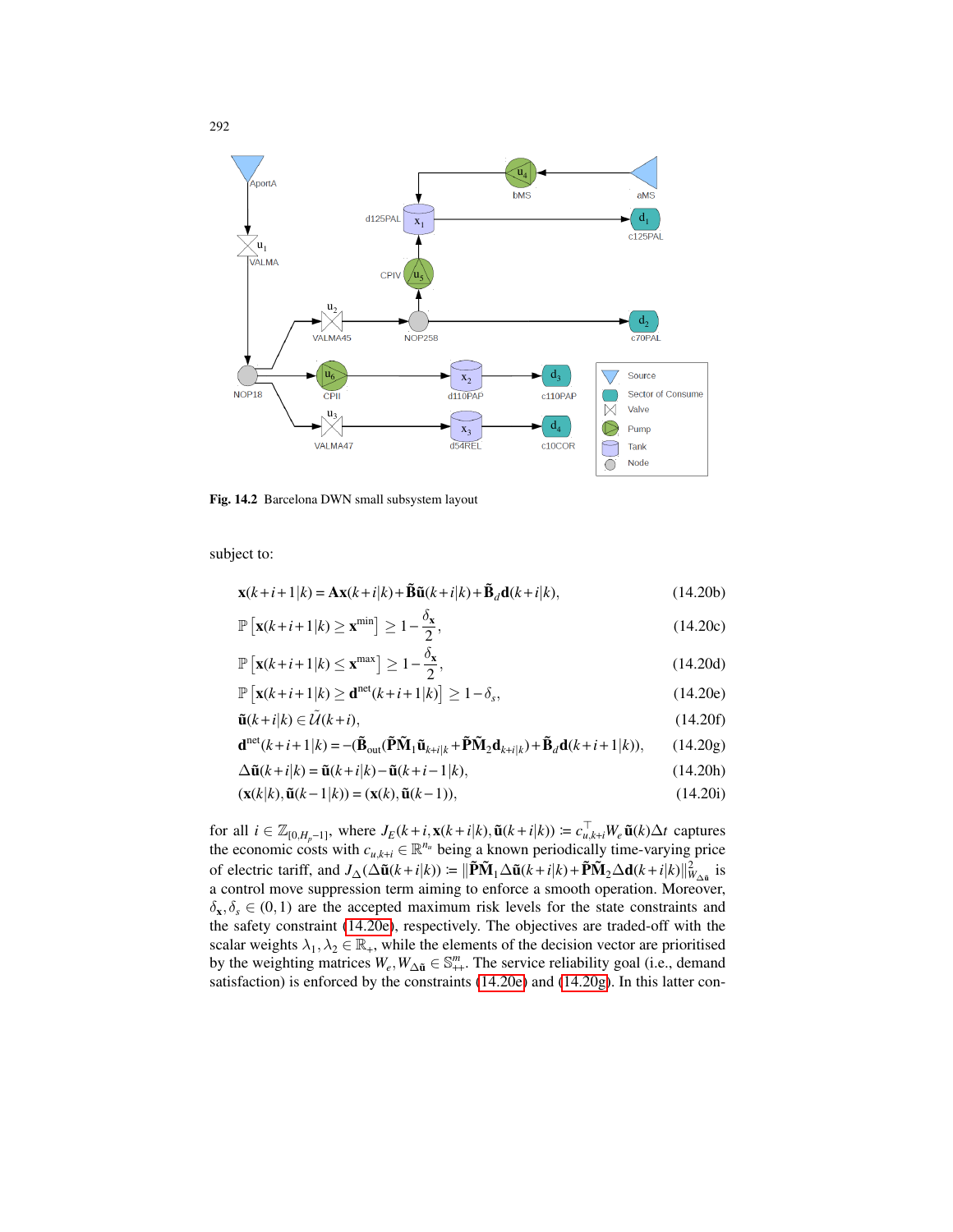straint,  $\mathbf{d}_{\text{net}}(k+i+1|k) \in \mathbb{R}^{n_d}$  is a vector of net demands above which is desired to keep the reservoirs to avoid stock-outs. The  $\mathbf{\tilde{B}}_{out}(\tilde{\mathbf{P}}\tilde{\mathbf{M}}_1\tilde{\mathbf{u}}(k+i|k)+\tilde{\mathbf{P}}\tilde{\mathbf{M}}_2\mathbf{d}(k+i|k))$  component represents the current prediction step endogenous demand, i.e., the outflow of the tanks caused by water requirements from neighbouring tanks or nodes, and the  $\tilde{\mathbf{B}}_d\mathbf{d}(k+i+1|k)$  component denotes the exogenous (customer) demands of tanks for the next prediction step.

In the dynamic model (14.4) of the DWN, randomness is directly described by the uncertainty of customer demands, which can be estimated from historical data. In order to solve the above DWN control problem, a tractable safe approximation is derived following Section 14.3.1. The joint chance constraints (14.20c)–(14.20e), are transformed into deterministic equivalent constraints as shown in [11, Appendix B] for the particular case of Gaussian distributions.

The optimisation problem associated with the deterministic equivalent CC-MPC for the selected application is stated as follows for a given sequence of forecasted demands denoted by  $\bar{\mathbf{d}}_k = {\mathbf{d}(k+i|k)}_{i \in \mathbb{Z}_{[0,H_{p^{-1}}]}}$ :

$$
\min_{\tilde{\mathbf{u}}_k,\xi_k} \sum_{i=0}^{H_p-1} \mathbb{E}\left[\lambda_1 J_E(k+i,\bar{\mathbf{x}}(k+i|k),\tilde{\mathbf{u}}(k+i|k)) + \lambda_2 J_\Delta(\Delta \tilde{\mathbf{u}}(k+i|k)) + \lambda_3 J_S(\xi(k+i|k))\right],\tag{14.21a}
$$

subject to:

$$
\overline{\mathbf{x}}(k+i+1|k) = \mathbf{A}\overline{\mathbf{x}}(k+i|k) + \widetilde{\mathbf{B}}\widetilde{\mathbf{u}}(k+i|k) + \widetilde{\mathbf{B}}_d\overline{\mathbf{d}}(k+i|k),
$$
\n(14.21b)

$$
\bar{\mathbf{x}}_{(j)}(k+i+1|k) \ge \mathbf{x}^{\min(j)} + \Phi^{-1} \left( 1 - \frac{\delta_{\mathbf{x}}}{2n_{x}H_{p}} \right) \Sigma_{x_{(j)}}(k+i+1|k)^{1/2}, \tag{14.21c}
$$

$$
\bar{\mathbf{x}}_{(j)}(k+i+1|k) \le \mathbf{x}_{\max(j)} - \Phi^{-1}\left(1 - \frac{\delta_{\mathbf{x}}}{2n_{x}H_{p}}\right) \Sigma_{x_{(j)}}(k+i+1|k)^{1/2},
$$
\n(14.21d)

$$
\bar{\mathbf{x}}_{(j)}(k+i+1|k) \ge \bar{\mathbf{d}}_{\text{net}(j)}(k+i+1|k) + \Phi^{-1} \left( 1 - \frac{\delta_s}{n_x H_p} \right) \Sigma_{d_{\text{net}(j)}}(k+i+1|k)^{1/2} - \xi_{(j)}(k+i|k), \tag{14.21e}
$$

$$
\xi(k+i|k) \ge 0,\tag{14.21f}
$$

$$
\tilde{\mathbf{u}}(k+i|k) \in \tilde{\mathcal{U}}(k+i),\tag{14.21g}
$$

$$
\overline{\mathbf{d}}_{\text{net}}(k+i+1|k) = -(\widetilde{\mathbf{B}}_{\text{out}}\left(\widetilde{\mathbf{P}}\widetilde{\mathbf{M}}_1\widetilde{\mathbf{u}}(k+i|k) + \widetilde{\mathbf{P}}\widetilde{\mathbf{M}}_2\overline{\mathbf{d}}(k+i|k)\right) + \widetilde{\mathbf{B}}_d\overline{\mathbf{d}}(k+i+1|k)),
$$

$$
\Delta \tilde{\mathbf{u}}(k+i|k) = \tilde{\mathbf{u}}(k+i|k) - \tilde{\mathbf{u}}(k+i-1|k).
$$
\n(14.21b)

$$
(\bar{\mathbf{x}}(k|k), \tilde{\mathbf{u}}(k-1|k)) = (\mathbf{x}(k), \tilde{\mathbf{u}}(k-1)),
$$
\n(14.21j)

$$
\sum_{i=1}^{n} \frac{1}{i} \sum_{j=1}^{n} \frac{1}{j} \sum_{j=1}^{n} \frac{1}{j} \sum_{i=1}^{n} \frac{1}{i} \sum_{j=1}^{n} \frac{1}{j} \sum_{j=1}^{n} \frac{1}{j} \sum_{i=1}^{n} \frac{1}{j} \sum_{i=1}^{n} \frac{1}{j} \sum_{j=1}^{n} \frac{1}{j} \sum_{i=1}^{n} \frac{1}{j} \sum_{i=1}^{n} \frac{1}{j} \sum_{i=1}^{n} \frac{1}{j} \sum_{i=1}^{n} \frac{1}{j} \sum_{i=1}^{n} \frac{1}{j} \sum_{i=1}^{n} \frac{1}{j} \sum_{i=1}^{n} \frac{1}{j} \sum_{i=1}^{n} \frac{1}{j} \sum_{i=1}^{n} \frac{1}{j} \sum_{i=1}^{n} \frac{1}{j} \sum_{i=1}^{n} \frac{1}{j} \sum_{i=1}^{n} \frac{1}{j} \sum_{i=1}^{n} \frac{1}{j} \sum_{i=1}^{n} \frac{1}{j} \sum_{i=1}^{n} \frac{1}{j} \sum_{i=1}^{n} \frac{1}{j} \sum_{i=1}^{n} \frac{1}{j} \sum_{i=1}^{n} \frac{1}{j} \sum_{i=1}^{n} \frac{1}{j} \sum_{i=1}^{n} \frac{1}{j} \sum_{i=1}^{n} \frac{1}{j} \sum_{i=1}^{n} \frac{1}{j} \sum_{i=1}^{n} \frac{1}{j} \sum_{i=1}^{n} \frac{1}{j} \sum_{i=1}^{n} \frac{1}{j} \sum_{i=1}^{n} \frac{1}{j} \sum_{i=1}^{n} \frac{1}{j} \sum_{i=1}^{n} \frac{1}{j} \sum_{i=1}^{n} \frac{1}{j} \sum_{i=1}^{n} \frac{1}{j} \sum_{i=1}^{n} \frac{1}{j} \sum_{i=1}^{n} \frac{1}{j} \sum_{i=1}^{n} \frac{1}{j} \sum_{i=1}^{n} \frac{1}{j} \sum_{i=1}^{n} \frac{1}{j} \sum_{i=1}^{n} \frac
$$

for all  $i \in \mathbb{Z}_{[0,N-1]}$  and all  $j \in \mathbb{Z}_{[1,n]}$ , where  $\tilde{\mathbf{u}}_k = {\{\tilde{\mathbf{u}}(k+i|k)\}\$  and  $\xi_k = {\{\xi(k+i|k)\}\}}$ are the decision variables. The vectors  $\bar{x}$  and  $\bar{d}$  denote the mean of the random state and demand variables, respectively. Moreover,  $\Phi^{-1}$  is the left-quantile function of the Gaussian distribution, and  $\bar{\mathbf{x}}_{(j)}$  and  $\Sigma_{x_{(j)}}$  denote respectively the mean and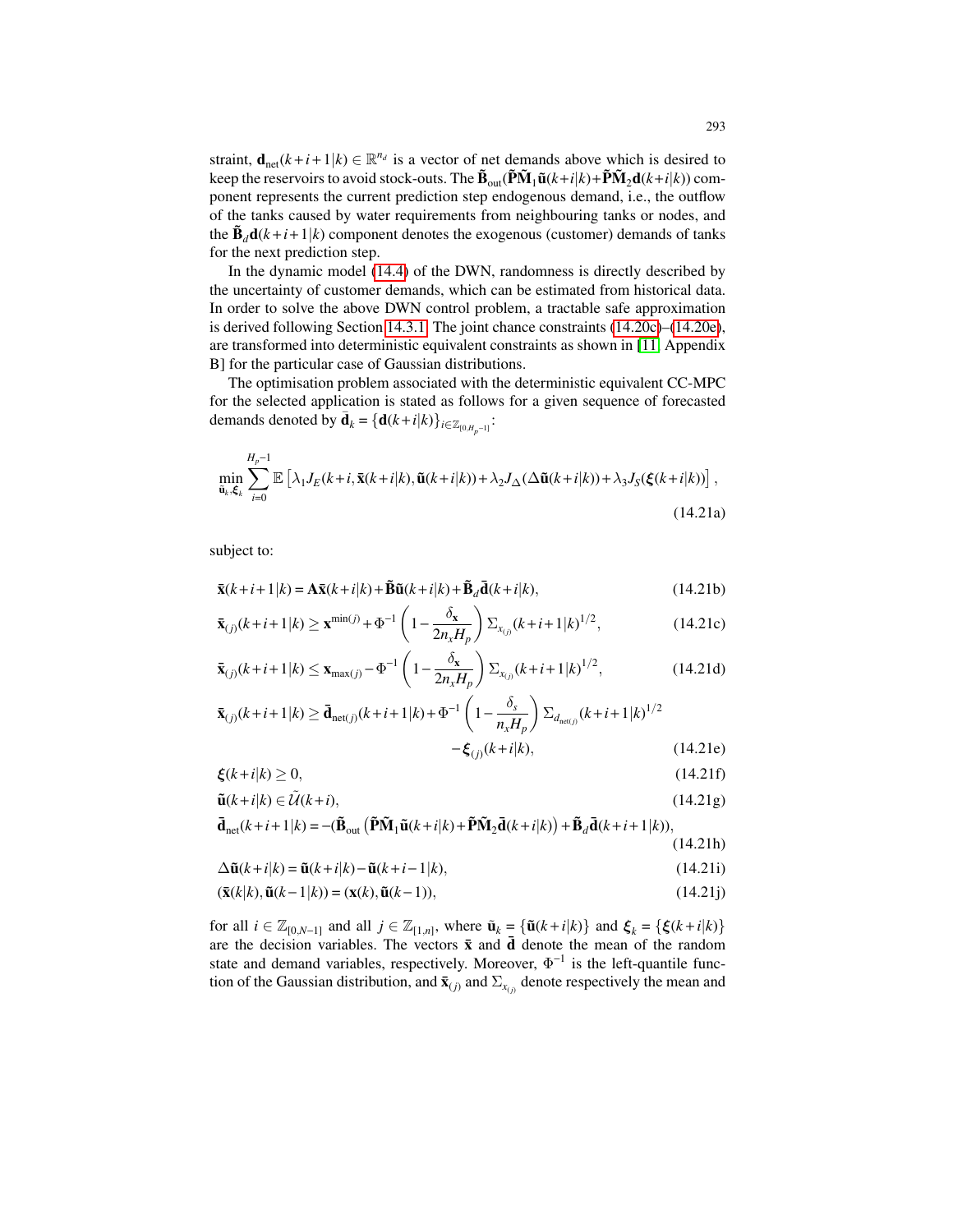variance of the *j*-th row of the state vector. Notice that Problem (14.21) includes the additional objective  $J_S(\xi(k+i|k)) \coloneqq ||\xi(k+i|k)||_{W_s}^2$  with  $\mathbf{W}_s \succ 0$ , and the additional constraint (14.21f), which are related to the safety operational goal. These elements appear due to the safety deterministic equivalent soft constraint (14.21e) introduced with the slack decision variable  $\xi \in \mathbb{R}^{n_x}$  to allow the trade-off between safety, economic and smoothness objectives. Constraints (14.21c) and (14.21d) can be softened in the same way to guarantee recursive feasibility of the optimisation problem if uncertainty is too large. For a strongly feasible stochastic MPC approach using closed-loop predictions by means of an affine disturbance parametrisation of the control inputs, the reader is referred to [15].

The enforcement of the chance constraints enhances the robustness of the MPC controller by causing an optimal back-off from the nominal deterministic constraints as a risk averse mechanism to face the non-stationary uncertainty involved in the prediction model of the MPC. The states are forced to move away from their limits before the disturbances have chance to cause constraint violation. The  $\Phi^{-1}(\cdot)$  terms represent safety factors for each constraint, and specially in (14.21e), it denotes the optimal safety stock of storage tanks.

Problem (14.18) may be casted as a second-order cone programming problem. However, state uncertainty is a function of the disturbances only and is not a function of the decision variables of the optimisation problem. Therefore, the variance terms in each deterministic equivalent can be forecasted prior to the solution of the optimisation problem to include them as known parameters in the MPC formulation. This simplification results in a set of linear constraints and the optimisation remains as a quadratic programming (QP) problem, which can be efficiently solved.

The optimisation problem associated with the scenario tree-based MPC approach is stated as follows for all  $i \in \mathbb{Z}_{[0,H_p-1]}$  and all  $j \in \mathbb{Z}_{[1,N_r]}$ :

$$
\min_{\tilde{\mathbf{u}}_k^j, \xi_k^j} \sum_{j=1}^{N_r} p_j \sum_{i=0}^{H_p - 1} \lambda_1 J_E(k + i, \mathbf{x}(k + i|k)^j, \tilde{\mathbf{u}}(k + i|k)^j) + \lambda_2 J_\Delta(\Delta \tilde{\mathbf{u}}(k + i|k)^j) + \lambda_3 J_\Delta(\xi(k + i|k)^j), \quad (14.22a)
$$

subject to:

$$
\mathbf{x}(k+i+1|k)^j = \mathbf{A}\mathbf{x}(k+i|k)^j + \widetilde{\mathbf{B}}\widetilde{\mathbf{u}}(k+i|k)^j + \widetilde{\mathbf{B}}_d\mathbf{d}(k+i|k)^j,\tag{14.22b}
$$

$$
(\mathbf{x}(k+i+1|k)^j, \tilde{\mathbf{u}}(k+i|k)^j, \xi(k+i|k)^j) \in \mathcal{X} \times \tilde{\mathcal{U}}(k+i)^j \times \mathcal{R}_+^{n_u},\tag{14.22c}
$$

$$
\mathbf{x}(k+i+1|k)^j \ge \mathbf{d}_{\text{net}}(k+i+1|k)^j - \xi(k+i|k)^j,\tag{14.22d}
$$

$$
\mathbf{d}_{\text{net}}(k+i+1|k)^j = -(\tilde{\mathbf{B}}_{\text{out}}\left(\tilde{\mathbf{P}}\tilde{\mathbf{M}}_1\tilde{\mathbf{u}}(k+i|k)^j + \tilde{\mathbf{P}}\tilde{\mathbf{M}}_2\mathbf{d}(k+i|k)^j\right) + \tilde{\mathbf{B}}_d\mathbf{d}(k+i+1|k)^j),\tag{14.22e}
$$

$$
\Delta \tilde{\mathbf{u}}(k+i|k)^j = \tilde{\mathbf{u}}(k+i|k)^j - \tilde{\mathbf{u}}(k+i-1|k)^j,
$$
\n(14.22f)

$$
(\mathbf{x}(k|k)^j, \tilde{\mathbf{u}}(k-1|k)^j, \mathbf{d}^j(k|k)) = (\mathbf{x}(k), \tilde{\mathbf{u}}(k-1), \mathbf{d}(k),
$$
\n(14.22g)

$$
\tilde{\mathbf{u}}^{a}(k+i|k) = \tilde{\mathbf{u}}^{b}(k+i|k) \text{ if } \mathbf{d}^{a}(k+i|k) = \mathbf{d}^{b}(k+i|k) \quad \forall a, b \in \mathbb{Z}_{[1,N_r]}.
$$
 (14.22h)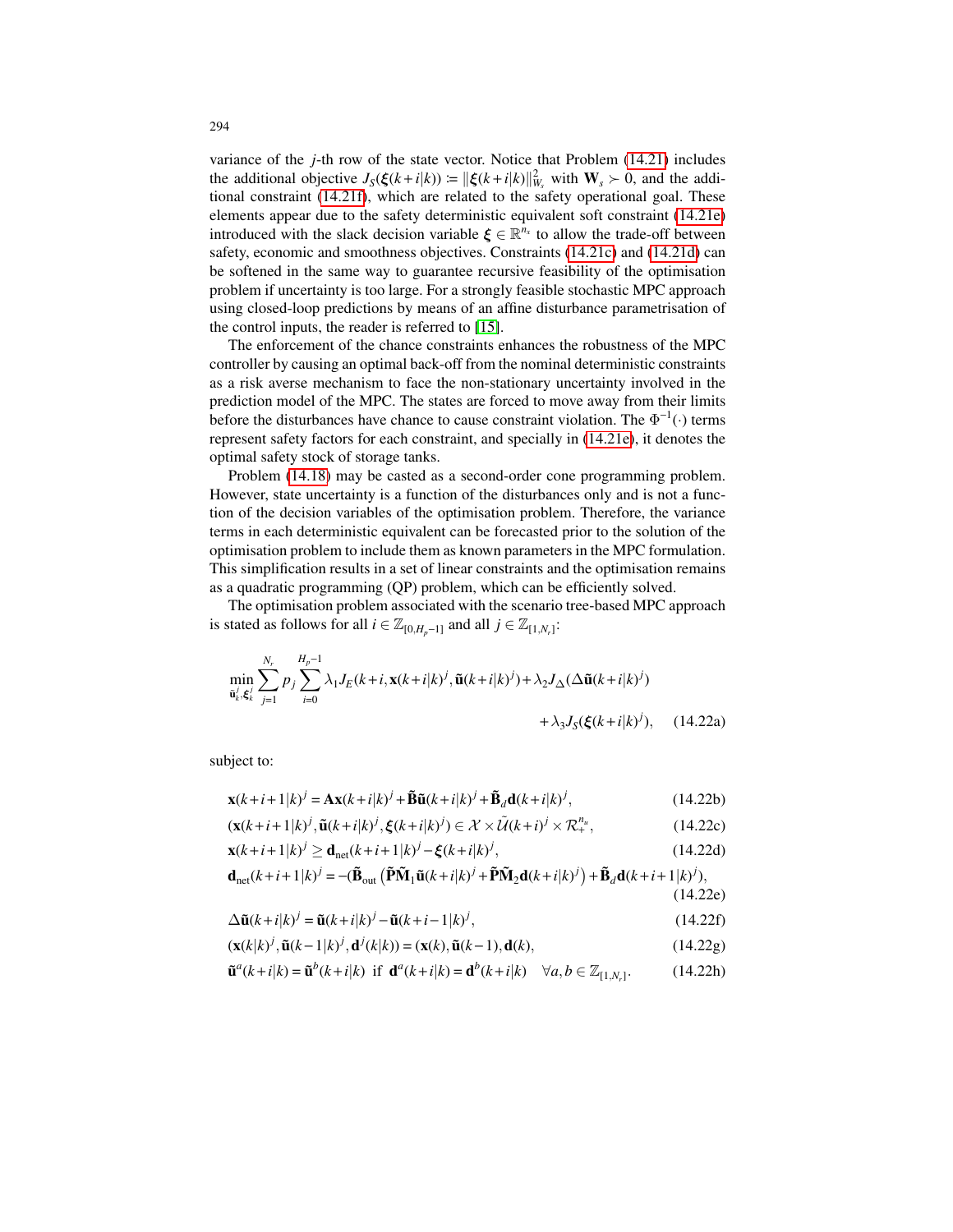| <b>CC-MPC</b> |          |                  |                  | TB-MPC           |          |                  |                  |                  |                |         |
|---------------|----------|------------------|------------------|------------------|----------|------------------|------------------|------------------|----------------|---------|
| $\delta_{x}$  | $KPI_1$  | KPI <sub>2</sub> | KPI <sub>3</sub> | KPI <sub>4</sub> | $KPI_1$  | KPI <sub>2</sub> | KPI <sub>3</sub> | KPI <sub>4</sub> | $N_r$          | $N_{s}$ |
| 0.3           | 58535.80 | $\theta$         | $\Omega$         | 1.25             | 58397.14 | $\theta$         | $\Omega$         | 0.94             | 5              |         |
|               |          |                  |                  |                  | 58280.69 | 1                | 0.51             | 1.61             | 10             | 19      |
|               |          |                  |                  |                  | 58279.95 | 1                | 4.16             | 2.37             | 14             |         |
| 0.2           | 58541.19 | $\mathbf{0}$     | $\mathbf{0}$     | 1.21             | 58482.14 | 3                | 0.18             | 1.18             | $\overline{7}$ |         |
|               |          |                  |                  |                  | 58903.63 | $\mathbf{0}$     | $\Omega$         | 2.33             | 14             | 29      |
|               |          |                  |                  |                  | 58452.41 | $\mathbf{0}$     | $\Omega$         | 4.05             | 21             |         |
| 0.1           | 58558.29 | $\Omega$         | $\Omega$         | 1.25             | 58610.32 | $\Omega$         | $\Omega$         | 2.57             | 14             | 59      |
|               |          |                  |                  |                  | 58630.20 | $\Omega$         | $\Omega$         | 6.65             | 29             |         |
|               |          |                  |                  |                  | 58656.56 | 1                | 0.18             | 13.47            | 44             |         |
|               |          |                  |                  |                  |          |                  |                  |                  | 149            |         |
| 0.01          | 58612.28 | $\mathbf{0}$     | $\Omega$         | 1.25             |          |                  |                  |                  | 299            | 599     |
|               |          |                  |                  |                  | -        |                  |                  | -                | 449            |         |
| 0.001         | 58667.85 | $\mathbf{0}$     | $\Omega$         |                  |          |                  |                  |                  | 1499           |         |
|               |          |                  |                  | 1.25             |          |                  |                  |                  | 2999           | 5999    |
|               |          |                  |                  |                  |          |                  |                  |                  |                | 4499    |

Table 14.1 Assessment of the CC-MPC and TB-MPC applied to the sector model of the DWN case study.

Table 14.1 summarises the results of applying the deterministic equivalent CC-MPC and the TB-MPC to the aforementioned small example. Simulations have been carried out over a time period of eight days, i.e.,  $n<sub>s</sub> = 192$  hours, with a sampling time of one hour. Applied demand scenarios were taken from historical data of the Barcelona DWN. The weights of the multi-objective cost function are  $\lambda_1 = 100$ ,  $\lambda_2 = 1$ , and  $\lambda_3 = 10$ . The prediction horizon is selected as  $H_p = 24$  hours due to the periodicity of demands. The key performance indicators used to assess the aforementioned controllers are defined as follows:

$$
\text{KPI}_1 \triangleq \frac{24}{n_s+1} \sum_{k=0}^{n_s} \gamma_1 J_E(k, \mathbf{x}(k), \tilde{\mathbf{u}}(k) + \lambda_2 J_\Delta(\Delta \tilde{\mathbf{u}}(k)) + \lambda_3 J_S(\xi(k)), \tag{14.23a}
$$

$$
\text{KPI}_2 \triangleq |\left\{ k \in \mathbb{Z}_1^{n_s} \mid \mathbf{x}(k) < -\mathbf{B}_p \mathbf{d}(k) \right\}|,\tag{14.23b}
$$

$$
KPI_3 \triangleq \sum_{k=1}^{n_s} \sum_{i=1}^{n_x} \max\{0, -\mathbf{B}_{p(i)}\mathbf{d}(k) - \mathbf{x}(k(i))\},
$$
 (14.23c)

$$
KPI_4 \triangleq \frac{1}{n_s} \sum_{k=1}^{n_s} t(k),
$$
\n(14.23d)

where  $KPI_1$  is the average daily multi-objective cost,  $KPI_2$  is the number of time instants where the stored water goes below the demanded volume (for this, |·| denotes the cardinal of a set of elements),  $KPI_3$  is the accumulated volume of water demand that was not satisfied over the simulation horizon, and  $KPI<sub>4</sub>$  is the average time in seconds required to solve the MPC problem at each time instant  $k \in \mathbb{Z}_{[0,n_s]}$ . For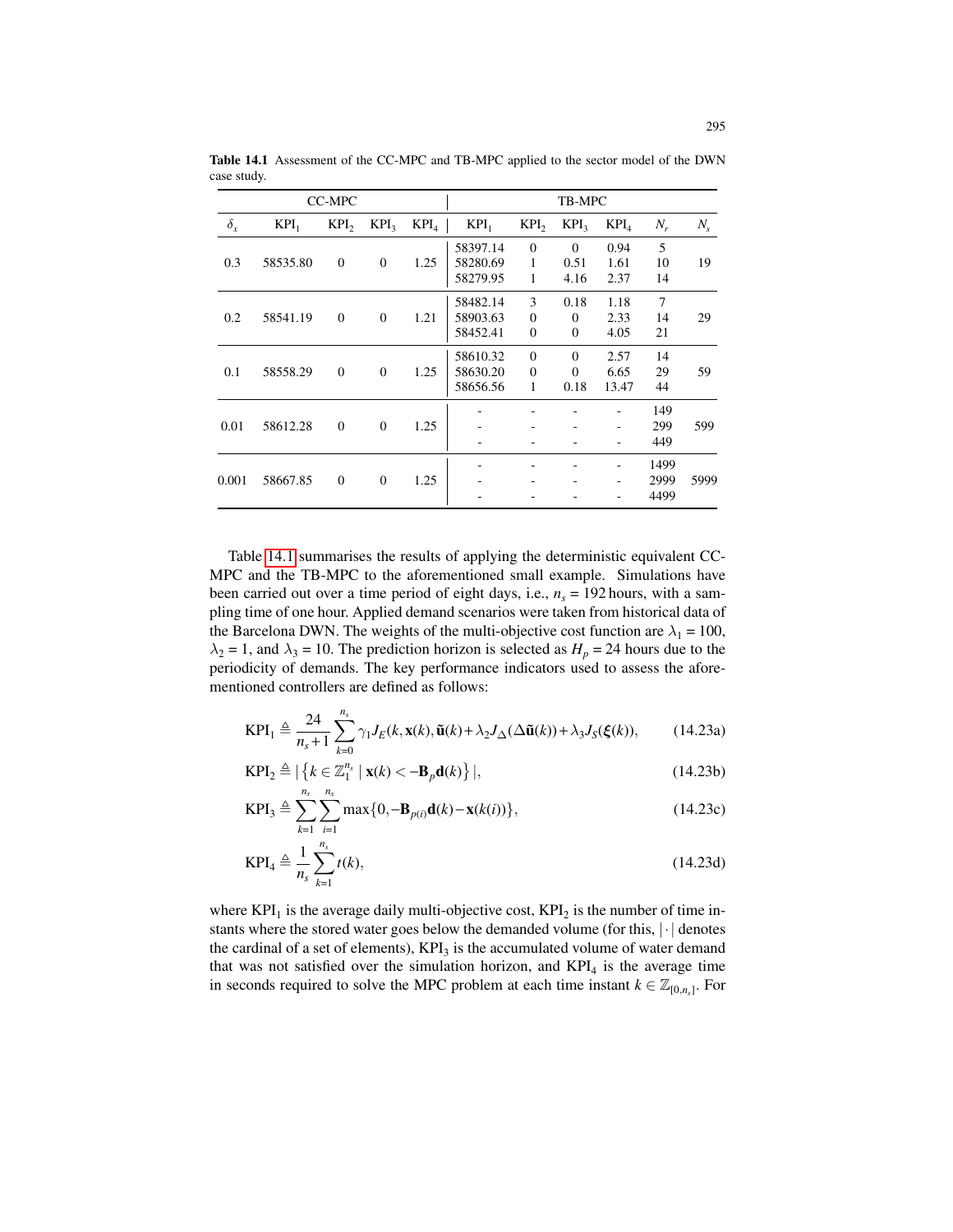the CC-MPC approach, the effect of considering different levels of joint risk acceptability was analysed using  $\delta_{\mathbf{x}} = \{0.3, 0.2, 0.1, 0.01, 0.001\}$  and  $\delta_{s} = \delta_{\mathbf{x}}$ . Regarding the TB-MPC approach, different sizes for the initial set of scenarios were considered, i.e.,  $N_s = \{19, 28, 59, 599, 5999\}$ . The size of this initial set was computed following the bound proposed in [27] taking into account the risk levels involved in the chance constraints. This initial set was reduced later by a factor of 0.25, 0.50, and 0.75 to obtain different rooted trees with *N<sup>r</sup>* scenarios.

As shown in Table 14.1, the different CC-MPC scenarios highlight that reliability and control performance are conflicting objectives, i.e., the inclusion of safety mechanisms in the controller increases the reliability of the DWN in terms of demand satisfaction, but also the cost of its operation. The main advantage of the CC-MPC is its formal methodology, which leads to obtain optimal safety constraints that tackle uncertainties and allow to achieve a specified global service level in the DWN. Moreover, the deterministic equivalent CC-MPC robustness is achieved with a low computational burden given that the only extra load (comparing with a nominal formulation) is the computation of the stochastic characteristics of disturbances propagated in the prediction horizon. In this way, the deterministic equivalent CC-MPC approach is suitable for real-time control (RTC) of large-scale DWNs. Regarding the TB-MPC approach, numeric results show that considering higher *N<sup>s</sup>* increments the stage cost while reducing the volume of unsatisfied water demand. Nevertheless, this latter observation is not applicable for the different  $N_r$  cases within a same *Ns* . This might be influenced by the quality of the information that remains after the scenario generation and reduction algorithms that affect the robustness of the approach and will be subject of further research. The main drawback of the TB-MPC approach is the solution average time and the computational burden. In this case study, the implementation for all cases taking  $N_s = \{599, 5999\}$  was not possible due to memory issues. Hence, some simplification assumptions as those used in [17] or parallel computing techniques might be useful.

# *14.4.2 Performance assessment of CC-MPC on a large-scale system*

Previous results showed that both CC-MPC and TB-MPC have similar performance under high levels of risk acceptability. Nevertheless, when requiring small risk levels  $(\delta_{\mathbf{x}} < 0.1)$ , CC-MPC retains tractability of the FHOP with low complexity, while the TB-MPC suffers the curse of dimensionality. Therefore, in the following only the performance of the CC-MPC approach is assessed on the *full model* of the Barcelona DWN. The tuning of the controller parameters is the same as in the previous simulations. In order to further evaluate the proposed CC-MPC scheme, results are compared with the certainty-equivalent MPC approach proposed in [19], which assumes predictions of demands as certain. In these simulations, the CE-MPC strategy has been set up to allow the volume of water in tanks to decrease until the predicted volume of future net demands, which is set as a hard constraint but ignoring the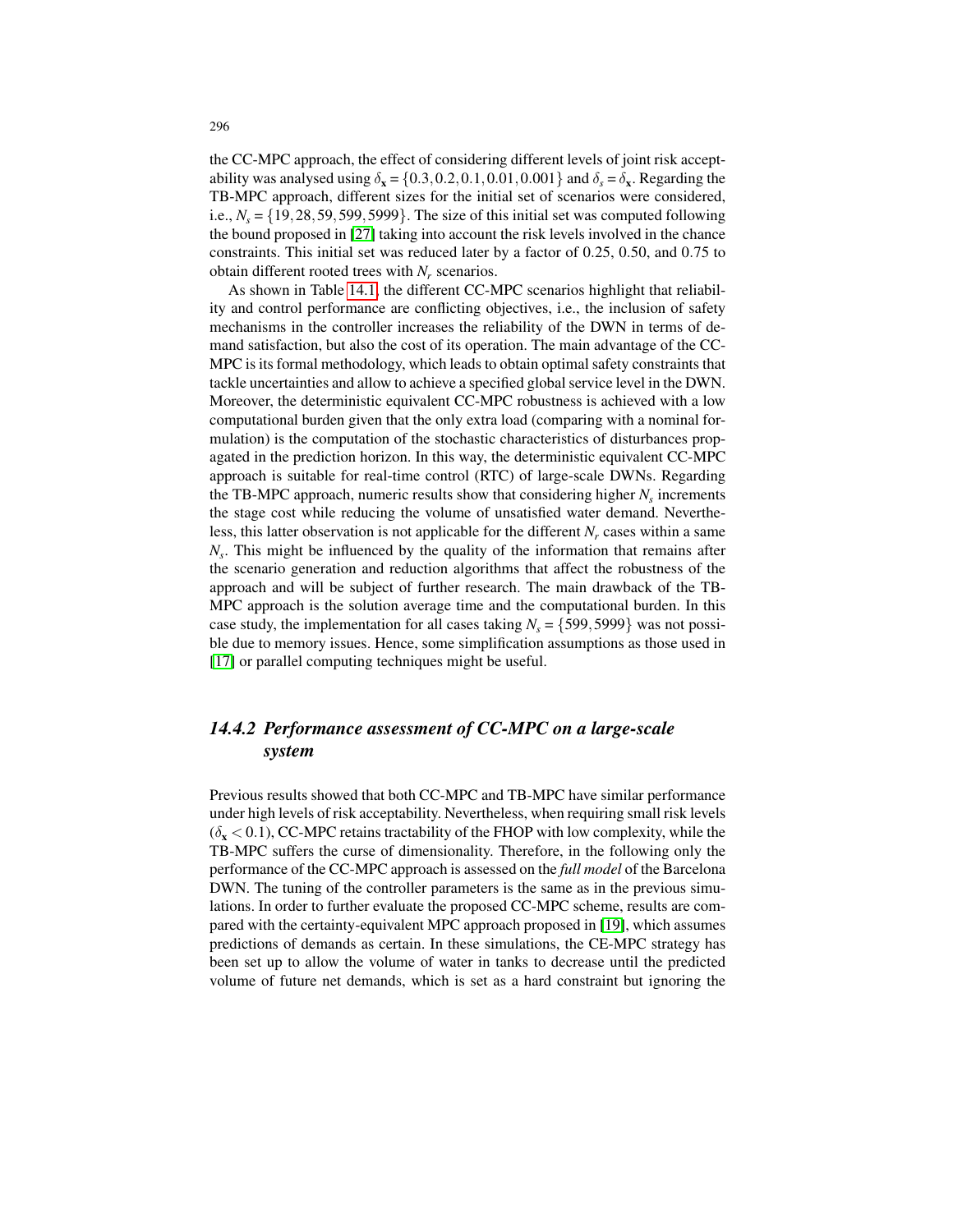influence of uncertainty. Contrary, the CC-MPC strategy considers and propagates the uncertainty of forecasted demands explicitly in the MPC design and, as a consequence, involves a robust handling of constraints. Again, to analyse the effect of the risk level  $(\delta_x)$  in this CC-MPC strategy when considering large-scale systems, different scenarios have been simulated for acceptable joint risks of 50%, 40%, 30%, 20%, 10%, 5% and 1%.

Table 14.2 presents the numeric assessment of the aforementioned controllers through different key performance indicators (KPIs), which are defined below:

$$
KPI_E \coloneqq \frac{1}{n_s + 1} \sum_{k=0}^{n_s} c_{u,k}^\top \tilde{\mathbf{u}}(k) \Delta t,\tag{14.24a}
$$

$$
KPI_{\Delta U} := \frac{1}{n_s + 1} \sum_{i=1}^{n_u} \sum_{k=0}^{n_s} (\Delta \tilde{\mathbf{u}}_{(i)}(k))^2,
$$
 (14.24b)

$$
KPIS := \sum_{i=1}^{n_x} \sum_{k=0}^{n_s} \max \left\{ 0, s_{(i),k} - \mathbf{x}_{(i)}(k) \right\},
$$
 (14.24c)

$$
KPI_D := \sum_{i=1}^{n_x} \sum_{k=0}^{n_s} \max\left\{0, \mathbf{d}_{\text{net}(i)}(k) - \mathbf{x}_{(i)}(k)\right\},
$$
 (14.24d)

$$
KPI_R \coloneqq \frac{\sum_{i=1}^{n_x} \sum_{k=1}^{n_s} s_{(i)}(k)}{\sum_{i=1}^{n_x} \sum_{k=1}^{n_s} \mathbf{x}_{(i)}(k)} \times 100\%,\tag{14.24e}
$$

$$
KPIO := topt(k),
$$
\n(14.24f)

where KPI<sub>E</sub> is the average economic performance of the DWN operation, KPI $_{\Delta U}$ measures the smoothness of the control actions, KPI*<sup>S</sup>* is the amount of water used from safety stocks,  $KPI<sub>D</sub>$  is the volume of water demand that is not satisfied over the simulation period,  $KPI<sub>R</sub>$  is the average percentage of safety volume that is contained in the real water volume, and  $KPI<sub>O</sub>$  determines the difficulty to solve the optimisation tasks involved in each strategy accounting  $t_{opt}(k)$  as the average time that takes to solve the corresponding MPC optimisation problem. The CE-MPC has been tuned with a safety stock for each tank equal to its net exogenous demand, i.e.,  $s_k = d_{\text{net},k}$ . Therefore, the KPI<sub>*S*</sub> results equal to the KPI<sub>*D*</sub> as should be expected given their definitions. In the case of the CC-MPC,  $s_k$  is equal to the right hand of (14.21e). Regarding the comparison of the KPI*<sup>S</sup>* between the CE-MPC and the CC-MPC, the results present greater values for the CC-MPC cases. This trend is also an expected behaviour given that reducing the risk probability generates a larger back-off of the demand satisfaction constraint, i.e., more safety stock is stored to address demand uncertainty. This latter fact, in addition with the tuning of the multi-objective cost function, leads to higher KPI<sub>S</sub> (but lower or null KPI<sub>D</sub>) if this is required by the real demand scenario in order to guarantee a service level. It can be observed that the CE-MPC is the cheapest control strategy (lower  $KPI<sub>E</sub>$ ) but the less reliable one given that the certainty equivalence assumption leads to unsatisfying demands (higher  $KPI<sub>D</sub>$ ), especially when the water volume in the tank is close to the expected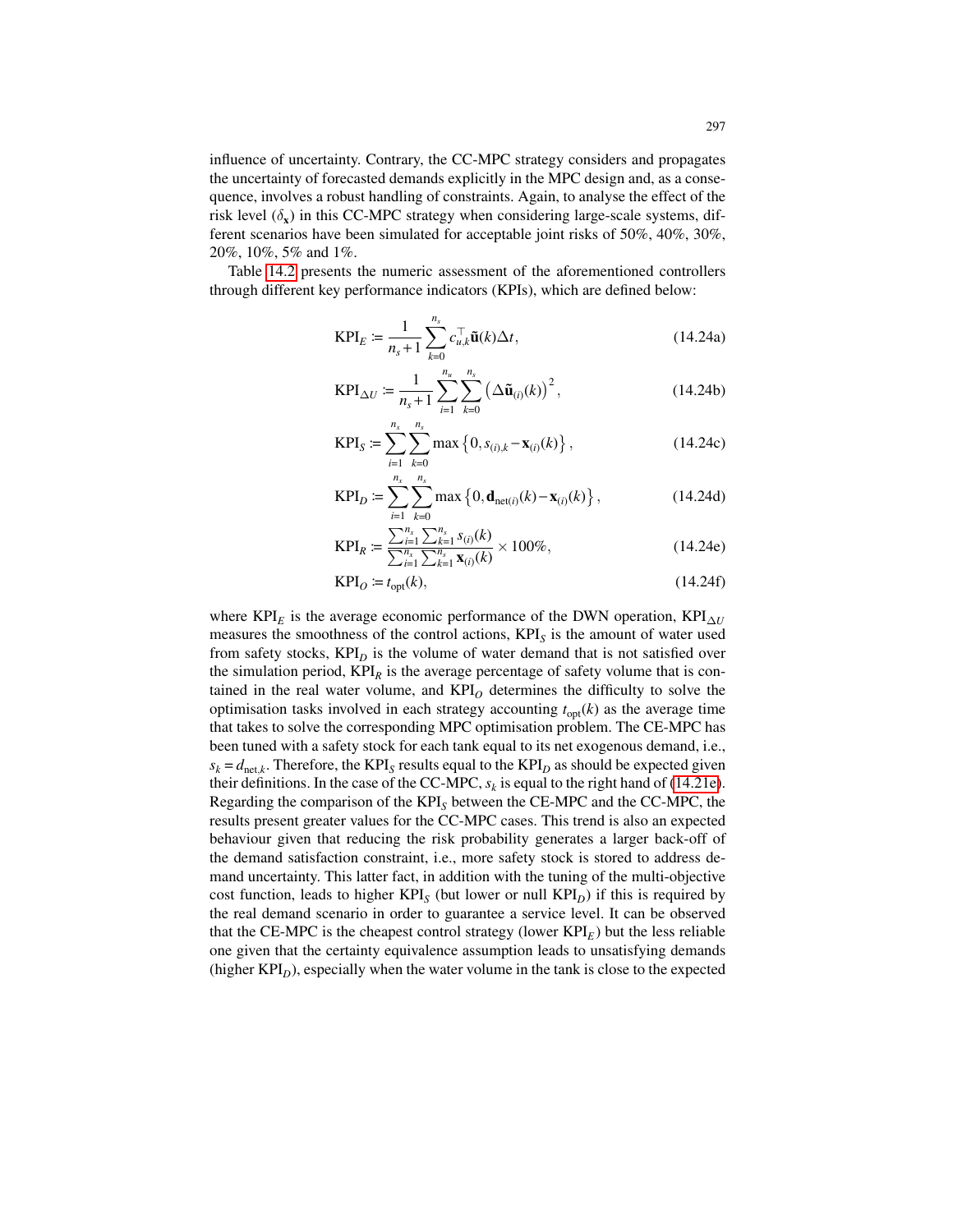| Controller       | KPI <sub>E</sub> | $KPI_{\Delta U}$ | $KPI_s$ | KPI <sub>D</sub> | $KPI_R$ | $KPI_{O}$ |
|------------------|------------------|------------------|---------|------------------|---------|-----------|
| CE-MPC           | 2297.02          | 2.3586           | 3.8886  | 3.8886           | 19.41   | 4.82      |
| $CC-MPC_{@50\%}$ | 2486.40          | 1.0747           | 695.54  | $\theta$         | 27.79   | 4.72      |
| $CC-MPC_{@40\%}$ | 2487.77          | 1.0767           | 750.06  | $\Omega$         | 27.86   | 4.83      |
| $CC-MPC_{@30\%}$ | 2489.31          | 1.0795           | 819.82  | $\Omega$         | 27.95   | 4.79      |
| $CC-MPC_{@20\%}$ | 2491.61          | 1.0835           | 920.36  | $\theta$         | 28.07   | 4.71      |
| $CC-MPC_{@10\%}$ | 2496.23          | 1.0964           | 1101.7  | $\Omega$         | 28.18   | 4.70      |
| $CC-MPC_{@5\%}$  | 2500.52          | 1.1012           | 1298.9  | $\Omega$         | 28.18   | 4.89      |
| $CC-MPC_{@1\%}$  | 2509.89          | 1.1131           | 1759.4  | $\theta$         | 28.43   | 4.86      |

Table 14.2 Comparison of the MPC strategies applied to the Barcelona DWN

Table 14.3 Comparison of daily average economic costs of MPC strategies

| Controller            | Water Cost<br>(e.u./day) | Electric Cost<br>(e.u./day) | Daily Average Cost<br>(e.u./day) |
|-----------------------|--------------------------|-----------------------------|----------------------------------|
| CE-MPC                | 23015.42                 | 27195.31                    | 50210.73                         |
| $CC-MPC_{\omega 5\%}$ | 22980.34                 | 28514.71                    | 51495.05                         |
| e.u.: economic units  |                          |                             |                                  |

demand. Thus, the CE-MPC performance represents a strategy for the supply of drinking water with a higher risk of failure. The different CC-MPC scenarios (those of varying the risk acceptability level) have shown that reliability and economic performance are conflicting objectives that have to reach a trade-off, i.e., the inclusion of safety mechanisms in the controller increases the reliability of the DWN in terms of demand satisfaction (see Figure 14.3), but also the economic cost of its operation. The main advantage of the CC-MPC is its formal methodology that leads to obtain optimal dynamic constraints that tackle uncertainties with a minimum cost to achieve also a global service level of the DWN. Table 14.2 shows a smooth degradation of the economic performance under the CC-MPC when varying the risk within a wide range of acceptability levels. Therefore, the CC-MPC approach addressed in this chapter is a suitable mean to compute the proper amount of safety and the proper control actions to assure a desired service level. Notice that the computational burden  $(KPI<sub>O</sub>)$  of the CC-MPC is similar to the CE-MPC given that the complexity of the optimisation problem is not altered, i.e., the number of constraints and decision variables remain the same. The only extra load that might be added is the computation of the variance of the disturbances propagated in the prediction horizon. Consequently, the CC-MPC approach is suitable for RTC of the Barcelona DWN.

Table 14.3 discloses details of the average production and operational costs related to each strategy. Comparing the CE-MPC controller with the CC-MPC $_{\text{\tiny QG5\%}}$ controller (requiring a reliability of 95%), it can be noticed that the dynamic safety stocks resulting within the stochastic approach might lead to an increase of the oper-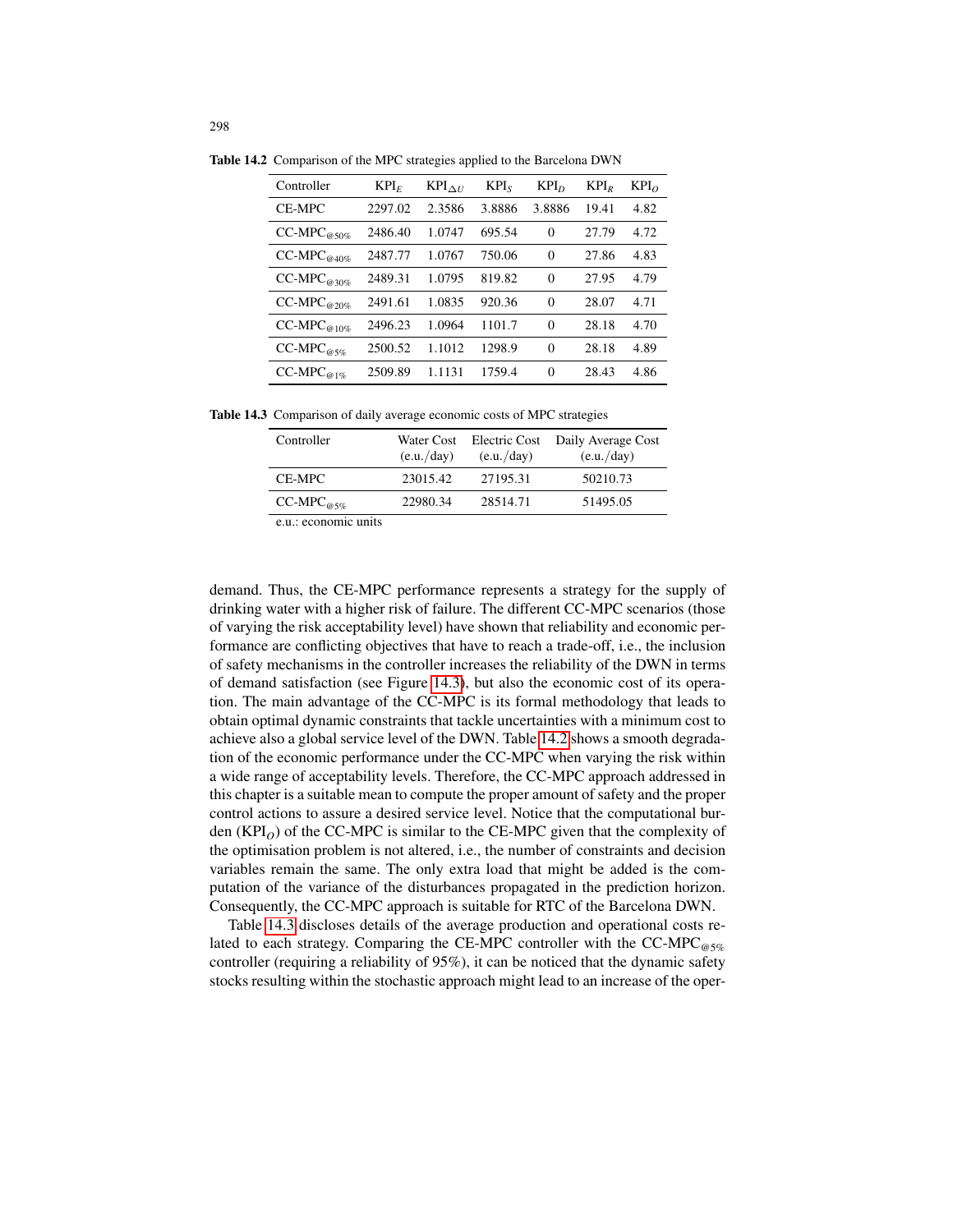

Fig. 14.3 Comparison of the robustness in the management of water storage in a sample of tanks of the Barcelona DWN. (blue circle) CC-MPC<sub>1%</sub>, (black diamond) CC-MPC<sub>20%</sub>, (red square) CC-MPC50%, (solid green) CE-MPC, (dashed red) Net demand

Table 14.4 Conservatism of the Deterministic Equivalent CC-MPC

| Joint Chance Constraint  | Number of Individual<br>Constraints | Joint Risk                           | Conservatism<br>of Approximation                                                                                                    |  |
|--------------------------|-------------------------------------|--------------------------------------|-------------------------------------------------------------------------------------------------------------------------------------|--|
| <b>State Hard Bounds</b> | 3024                                | 0.001<br>0.01<br>0.03<br>0.05<br>0.1 | $4.9967 \times 10^{-7}$<br>$4.9817 \times 10^{-5}$<br>$4.4539 \times 10^{-4}$<br>$1.2290 \times 10^{-3}$<br>$4.8359 \times 10^{-3}$ |  |
| <b>Safety Constraint</b> | 1512                                | 0.001<br>0.01<br>0.03<br>0.05<br>0.1 | $4.9950 \times 10^{-7}$<br>$4.9801 \times 10^{-5}$<br>$4.4524 \times 10^{-4}$<br>$1.2286 \times 10^{-3}$<br>$4.8344 \times 10^{-3}$ |  |

ational cost, especially in the electric cost, mainly due to the extra amount of water that is needed to be moved through the network and allocated in tanks to guarantee that the water supply will be feasible with a certain probability for future disturbance realisations.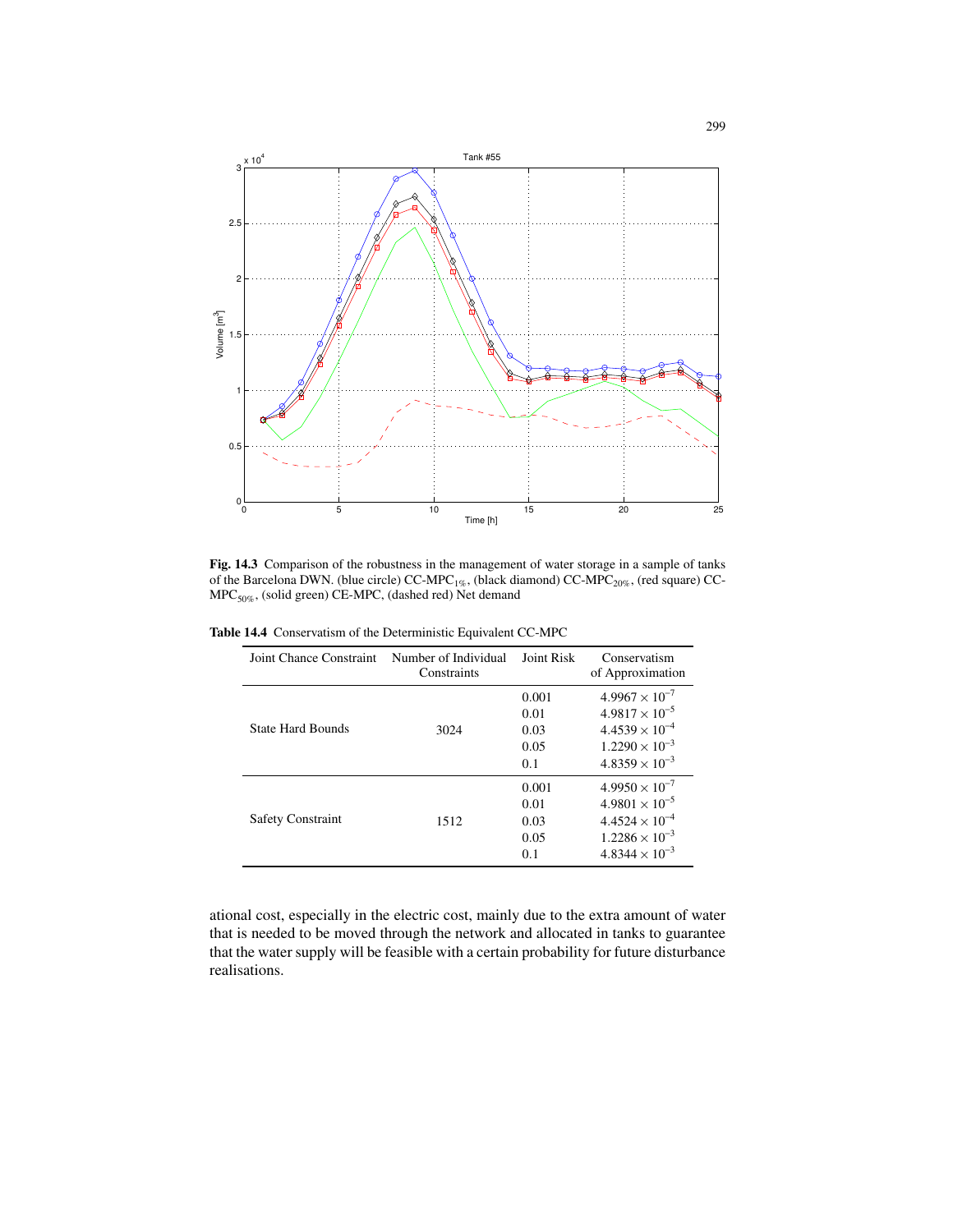The conservatism of reformulating the stochastic CC-MPC problem into the tractable deterministic equivalent in (14.21) has been studied in [12]. Table 14.4 shows the conservatism related to approximate constraints (14.20c), (14.20d) and (14.20e), considering different levels of maximum joint risk. It can be observed that conservatism increases when the risk level increases but remains almost constant despite the variation of the number of individual constraints. Hence, the goodness of the approximation using Boole's inequality is not affected, neither by the number of decision variables, nor by the prediction horizon. Therefore, the addressed approach is advantageous to be applied to any other DWNs or general flow networks.

# 14.5 Conclusions

In this chapter, two stochastic control approaches have been assessed to deal with the management of generalised flow-based networks. Both the CC-MPC and the TB-MPC approaches focused on robust economic performance under additive disturbances (unbounded and stationary or non-stationary) and avoid relying on heuristic fixed safety volumes such as those used in the CE-MPC or the RB-MPC schemes proposed in Chapters 12 and 13, what is traduced in better economic performance. According to the results obtained with the considered case study, both techniques showed a relatively similar performance. However, it seems clear that CC-MPC is more appropriate when requiring a low probability of constraint violation, since the use of TB-MPC demands the inclusion of a higher number of scenarios, which may be an issue for the application of the latter to large-scale networks. The analytical approximation of joint chance constraints based on their decomposition into individual chance constraints, these latter bounded by means of the Boole's inequality, has shown to be suitable for large networks regarding that the conservatism involved is not affected neither by the number of the inequalities nor the prediction horizon of the MPC. The level of resultant back-off is variable and depends on the volatility of the forecasted demand at each prediction step and the suitability of the probabilistic distribution used to model uncertainty. The fact of unbounded disturbances in the system precludes the guarantee of robust feasibility with these schemes. Hence, the approaches proposed in this chapter are based on a service-level guarantee and a probabilistic feasibility. The case study shows that the CC-MPC is suitable for the operational guidance of large-scale networks due to its robustness, flexibility, modest computational requirements, and ability to include risk considerations directly in the decision-making process. Even when the CC-MPC increased the operational costs by around 2.5%, it allowed to improve service reliability by more than 90% when comparing with a CE-MPC setting.

Future research will be directed to incorporate parametric uncertainty and unmeasured disturbances in the model. In addition, future work should include a more detailed study regarding the number of scenarios contained in the tree. Likewise, distributed computation could be used in order to relieve the scaling problems of TB-MPC when the number of scenarios is too high. Moreover, it is of interest to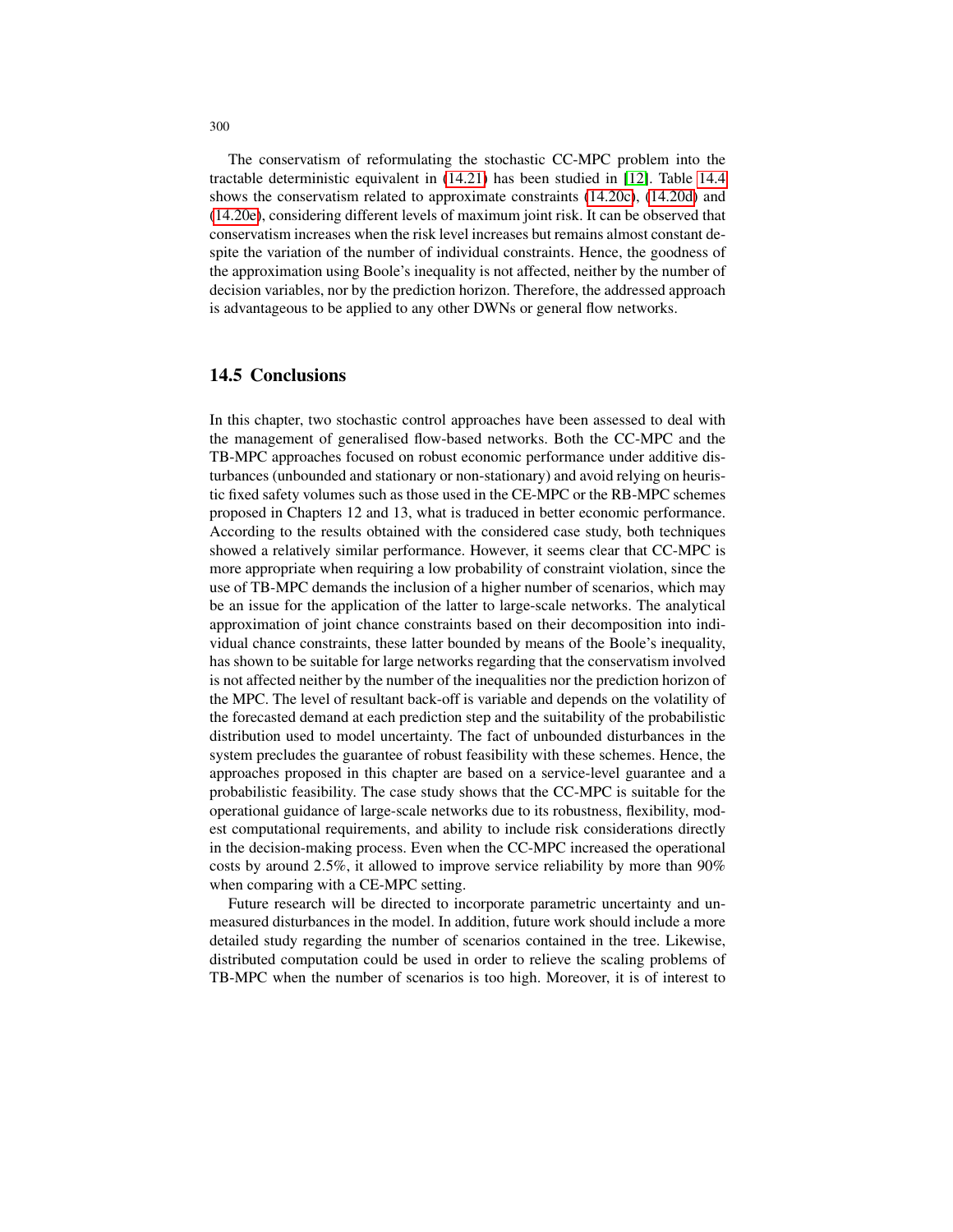extend the results and develop decentralised/distributed stochastic MPC controllers for large-scale complex flow networks.

#### References

- [1] R.B. Billings and C.V. Jones. *Forecasting Urban Water Demand*. American Water Works Association, second edition, 2008.
- [2] C. Biscos, M. Mulholland, M.V. Le Lann, C.A. Buckley, and C.J. Brouckaert. Optimal operation of water distribution networks by predictive control using MINLP. *Water SA*, 29:393–404, 2003.
- [3] G. Calafiore and F. Dabbene. *Probabilistic and randomized methods for design under uncertainty*. Springer, 2006.
- [4] G. Calafiore, F. Dabbene, and R. Tempo. Research on probabilistic methods for control system design. *Automatica*, 47(7):1279–1293, 2011.
- [5] M. Cannon, P. Couchman, and B. Kouvaritakis. MPC for stochastic systems. In R. Findeisen, F. Allgöwer, and L. Biegler, editors, *Assessment and Future Directions of Nonlinear Model Predictive Control*, volume 358 of *Lecture Notes in Control and Information Sciences*, pages 255–268. Springer Berlin Heidelberg, 2007.
- [6] A. Charnes and W. W. Cooper. Deterministic equivalents for optimizing and satisficing under chance constraints. *Operations Research*, 11(1):18–39, 1963.
- [7] S. Congcong, V. Puig, and G. Cembrano. Temporal multi-level coordination techniques oriented to regional water networks: Application to the catalunya case study. *Journal of Hydroinformatics*, 16(4):952–970, 2014.
- [8] A. Geletu, M. Klöppel, H. Zhang, and P. Li. Advances and applications of chance-constrained approaches to systems optimisation under uncertainty. *International Journal of Systems Science*, 44(7):1209–1232, 2013.
- [9] J.M. Grosso, J.M. Maestre, C. Ocampo-Martinez, and V. Puig. On the assessment of tree-based and chance-constrained predictive control approaches applied to drinking water networks. In *Proc. 19th IFAC World Congress*, pages 6240–6245, Cape Town, South Africa, 2014.
- [10] J.M. Grosso, C. Ocampo-Martínez, and V. Puig. A service reliability model predictive control with dynamic safety stocks and actuators health monitoring for drinking water networks. In *Proc. 51st IEEE Annual Conference on Decision and Control (CDC)*, pages 4568–4573, Maui, Hawaii, USA, December 2012.
- [11] J.M. Grosso, C. Ocampo-Martinez, and V. Puig. A service reliability model predictive control with dynamic safety stocks and actuators health monitoring for drinking water networks. In *Proc. 51st IEEE Annual Conference on Decision and Control (CDC)*, pages 4568–4573, Maui, Hawaii, USA, 2012.
- [12] J.M. Grosso, C. Ocampo-Martínez, V. Puig, and B. Joseph. Chanceconstrained model predictive control for drinking water networks. *Journal of Process Control*, 24(5):504–516, 2014.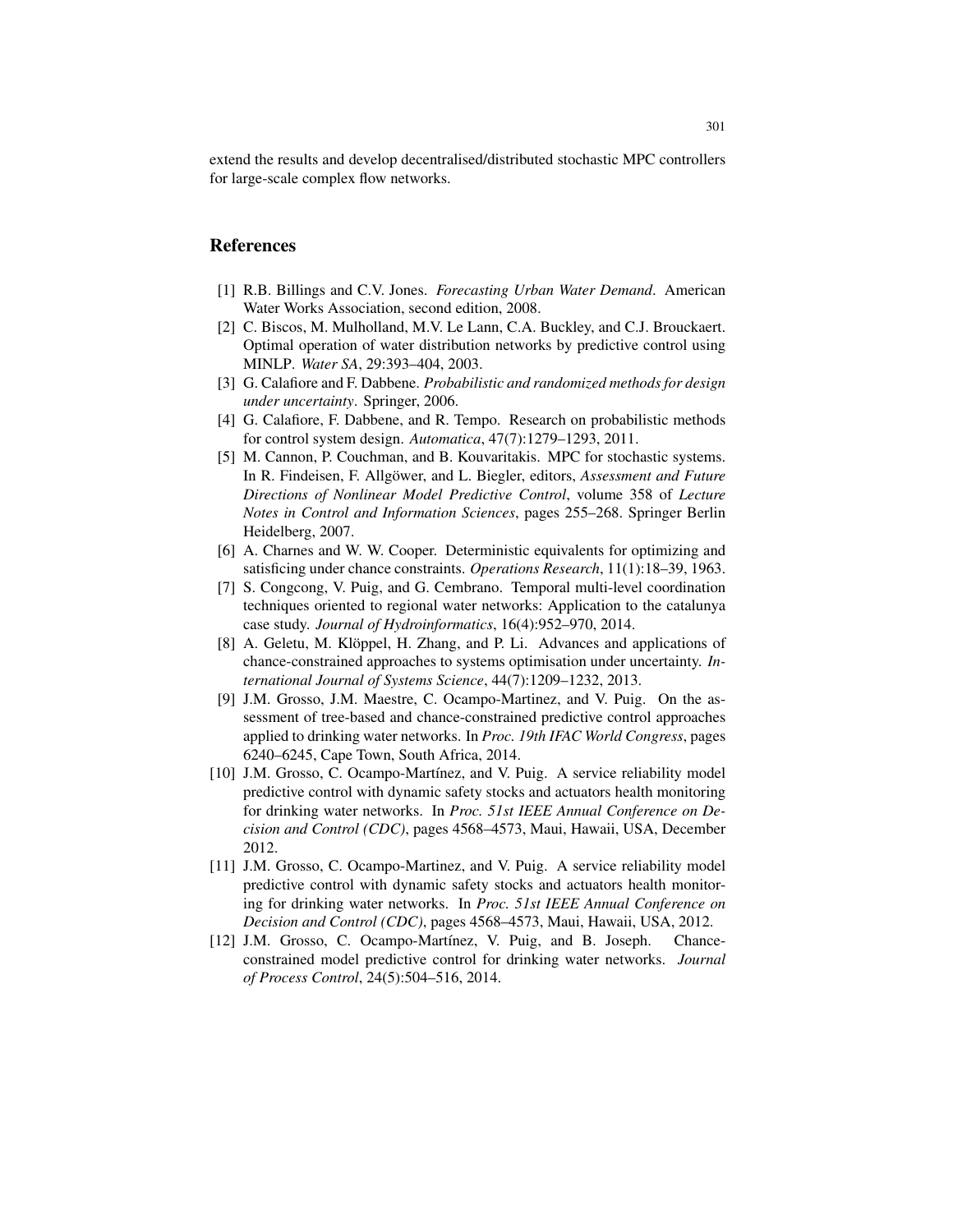- [13] H. Heitsch and W. Römisch. Scenario tree modeling for multistage stochastic programs. *Mathematical Programming*, 118(2):371–406, 2009.
- [14] P. Kall and J. Mayer. *Stochastic linear programming*. Number 80 in International series in operations research & management science. Springer, New York, NY, 2005.
- [15] M. Korda, R. Gondhalekar, J. Cigler, and F. Oldewurtel. Strongly feasible stochastic model predictive control. In *Proc. 50th IEEE Conference on Decision and Control and European Control Conference (CDC)*, pages 1245–1251, December 2011.
- [16] S. Leirens, C. Zamora, R.R. Negenborn, and B. De Schutter. Coordination in urban water supply networks using distributed model predictive control. In *American Control Conference (ACC), 2010*, pages 3957–3962, 2010.
- [17] S. Lucia, S. Subramanian, and S. Engell. Non-conservative robust nonlinear model predictive control via scenario decomposition. In *Proc. 2013 IEEE Multi-Conference on Systems and Control (MSC)*, pages 586–591, Hyderabad, India, 2013.
- [18] A. Nemirovski and A. Shapiro. Convex approximations of chance constrained programs. *SIAM Journal on Optimization*, 17(4):969–996, 2006.
- [19] C. Ocampo-Martinez, V. Puig, G. Cembrano, R. Creus, and M. Minoves. Improving water management efficiency by using optimization-based control strategies: the Barcelona case study. *Water Science & Technology: Water supply*, 9(5):565–575, 2009.
- [20] C. Ocampo-Martinez, V. Puig, G. Cembrano, and J. Quevedo. Application of predictive control strategies to the management of complex networks in the urban water cycle. *IEEE Control Systems*, 33(1):15–41, 2013.
- [21] M. Ono and B.C. Williams. Iterative risk allocation: A new approach to robust model predictive control with a joint chance constraint. In *Proc. 47th IEEE Conference on Decision and Control*, pages 3427–3432, Cancun, Mexico, December 2008.
- [22] T.B.M.J. Ouarda and J.W. Labadie. Chance-constrained optimal control for multireservoir system optimization and risk analysis. *Stochastic Environmental Research and Risk Assessment*, 15:185–204, 2001.
- [23] A. Prekopa. *Stochastic Programming*. Kluwer Academic Publishers, 1995.
- [24] L. Raso, P. J. van Overloop, and D. Schwanenberg. Decisions under uncertainty: Use of flexible model predictive control on a drainage canal system. In *Proceedings of the 9th Conference on Hydroinformatics*, Tianjin, China, 2009.
- [25] R.T. Rockafellar and R.J.-B. Wets. Scenario and policy aggregation in optimization under uncertainty. *Mathematics of Operation Research*, 16(1):119– 147, 1991.
- [26] A.K. Sampathirao, J.M. Grosso, P. Sopasakis, C. Ocampo-Martinez, A. Bemporad, and V. Puig. Water demand forecasting for the optimal operation of large-scale drinking water networks: The barcelona case study. In *Proc. 19th IFAC World Congress*, pages 10457–10462, Cape Town, South Africa, August 2014.